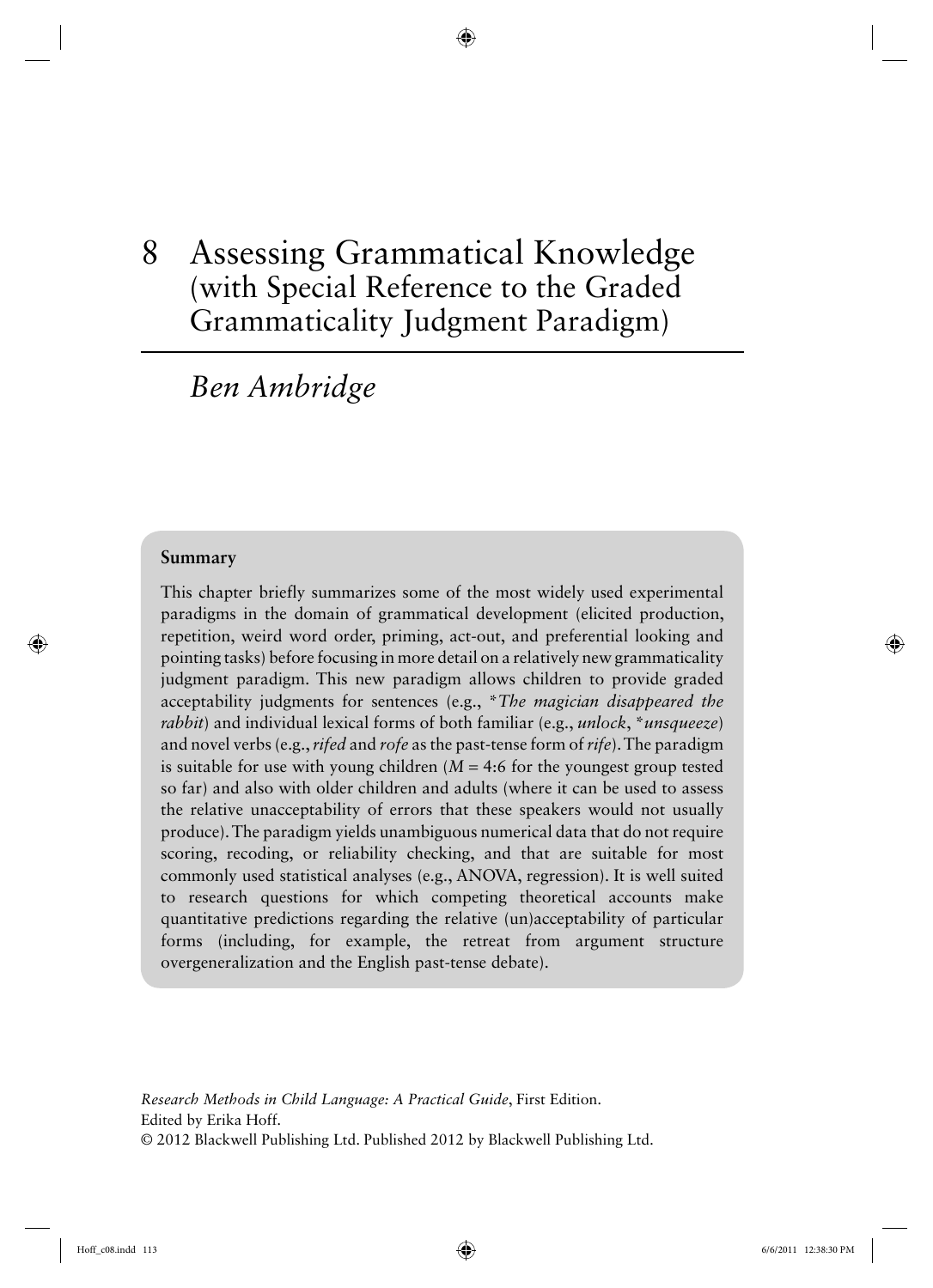⊕

Many different experimental paradigms have been used to assess children's knowledge of grammar (see especially McKercher and Jaswal, Chapter 10 this volume; Vasilyeva, Waterfall, and Gómez, Chapter 11 this volume). This chapter has two aims. The first is to briefly outline the most commonly used paradigms, along with their advantages and disadvantages, directing interested researchers to relevant articles (or other chapters in this volume). The second is to discuss in more detail grammaticality judgment paradigms that are suitable for use with children and, in particular, a new paradigm that my colleagues and I developed to obtained graded (as opposed to binary) judgments (Ambridge *et al*., 2008).

# **Production and Comprehension Paradigms**

Experimental paradigms for assessing children's knowledge of grammar can be broadly divided into three types: production, comprehension, and judgment. *Judgment paradigms* are discussed extensively later in this chapter, and we will say no more about them here. *Production paradigms* use various techniques to "persuade" children to attempt to produce particular sentence types (or individual word forms), often in the hope of eliciting a particular error that is of theoretical interest. In *comprehension paradigms*, children are not required to produce language. Instead, children demonstrate their comprehension of a sentence that is verbally presented to them by choosing a matching picture from a selection (either explicitly by pointing or implicitly by looking).

#### *Elicited Production*

Probably the most commonly used paradigm is *elicited production*, whereby the experimenter aims to elicit an attempt at a particular structure by placing the child in a discourse scenario in which the target response is particularly appropriate. There are three contexts (not mutually exclusive) in which elicited production studies of this type are particularly useful.

The first is where a researcher wishes to investigate whether children have abstract knowledge of a particular structure. For example, there is a debate in the syntax acquisition literature as to whether young children are in possession of an abstract SUBJECT VERB OBJECT construction that can be used with any verb, or a set of verb-specific templates (e.g., *KICKER kick THING-KICKED*; see Tomasello, 2000, for a review). Akhtar and Tomasello (1997) investigated this issue by teaching children a novel verb ("This is called *chamming*") to describe a particular novel action (e.g., one character bouncing another on a rope). At test, the experimenter used toys to enact a scenario such as Ernie chamming Big Bird and asked the child, "What's happening (with Ernie/Big Bird)?" Since the verb is novel, a response such as *Ernie's chamming him* (produced by 80% of 3-year-olds, but only 20% of 2-year-olds) constitutes evidence that the child has some type of verb-general

⊕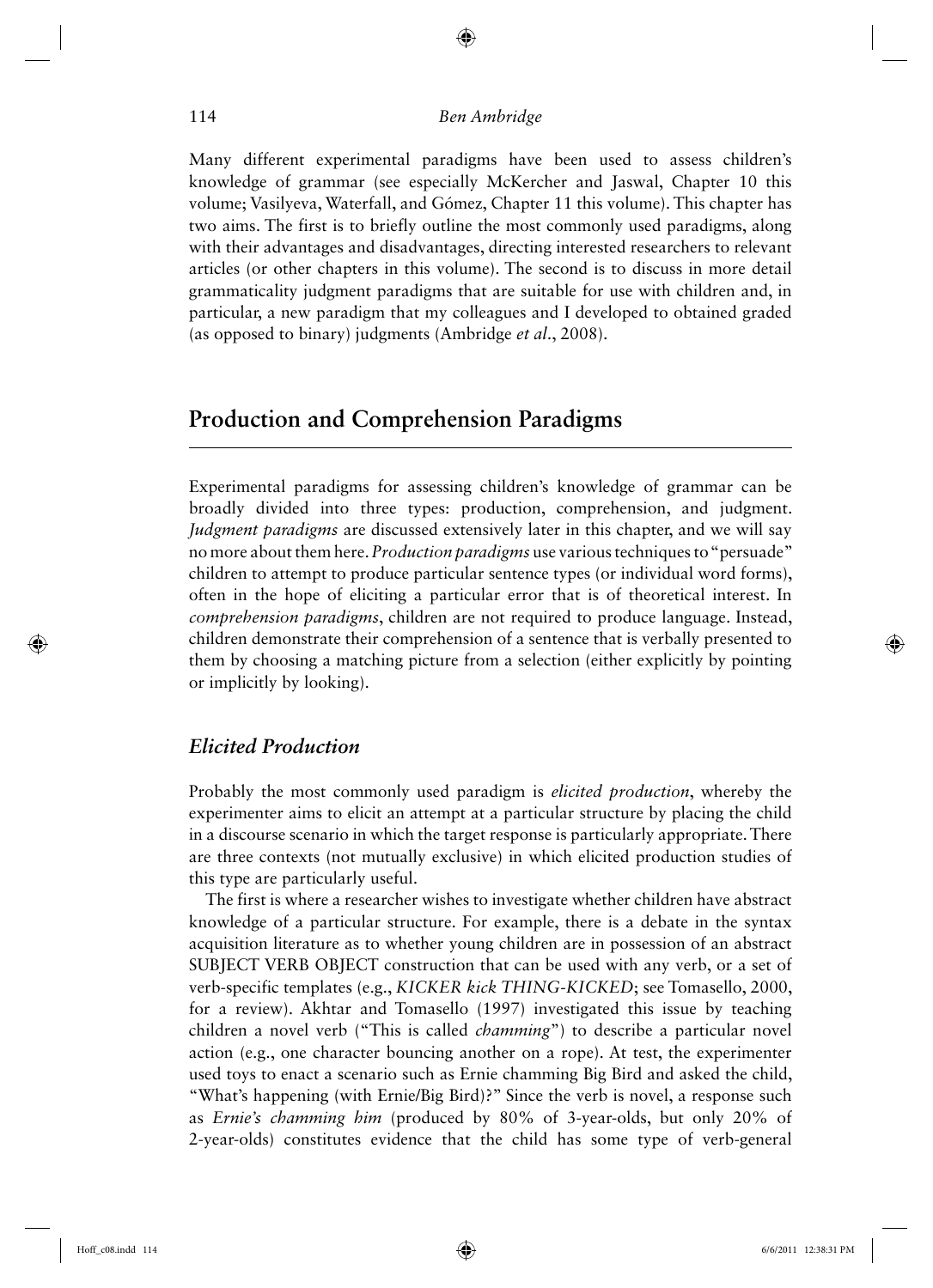knowledge. In addition to "live action" scenarios, children can also be asked to describe videos, animations, or still pictures (see Tomasello, 2000, and Ambridge and Lieven, 2011, for a summary of elicited production studies of this type).

A second scenario in which elicited production paradigms are particularly useful is when a researcher wishes to investigate children's acquisition of a structure that they rarely produce spontaneously, such as a complex question (e.g., *Is the boy who is smoking crazy?*) or the past-tense form of a low frequency verb (e.g., *rang*). One useful technique can be to engage children in a dialogue with a puppet or talking toy (who produces responses by means of a loudspeaker connected to a computer or mp3 player with pre-recorded responses). For example, Ambridge, Rowland, and Pine (2008) elicited attempts at complex questions (e.g., *Is the boy who is smoking crazy?*) by having children put questions to a talking dog toy who could "see" a picture illustrating the answer (hidden from view of the child). In some cases a "fill in the blank" technique is used. For example, in many past-tense studies (e.g., Marchman, 1997) children are presented with prompts such as, "Every day John likes to sing. Today he is singing. Yesterday he. …" As these examples illustrate, the elicited production paradigm is really a family of related techniques that may differ in detail, but are united in their aim to persuade children to attempt to produce a particular utterance.

Finally, elicited production paradigms are useful for investigating the effect of one particular variable, whilst holding other factors constant. For example, one study of question acquisition (Ambridge *et al*., 2006) used the talking dog procedure outlined above to investigate whether children produce fewer errors for questions with higher frequency auxiliaries (e.g., *can*) than lower frequency auxiliaries (e.g., should), whilst holding other aspects of the question constant (e.g., *What can/should Mickey eat?*).

The main advantage of elicited production studies is that the experimenter can exert a reasonable degree of control over what children are likely to say (though, of course, some children will not produce the intended utterances), and hence manipulate the variable(s) of interest. The main disadvantage is that elicited production tasks are probably the most difficult for children to complete. Hence children may fail not because they lack the required knowledge, but because they do not understand the nature of the task, or because one or more of the various task components (e.g., interpreting the scenario to be described, choosing the right words, planning the utterance) interferes with their ability to produce the correct form.

# *Repetition or Elicited Imitation*

*Repetition* or *elicited imitation* tasks are useful when it is difficult to conceive of a discourse scenario that would restrict children to the particular structure of interest, or when this structure is sufficiently infrequent or complex that children will rarely produce it spontaneously in an elicited production task. For example, Kidd, Lieven, and Tomasello (2006) used a repetition task to assess children's ability to produce sentential complement clause constructions (e.g., *I hope she is making a chocolate cake*). The procedure is simply that the experimenter (or a puppet or cartoon character) produces an utterance, which the child is then asked to repeat. It may

⊕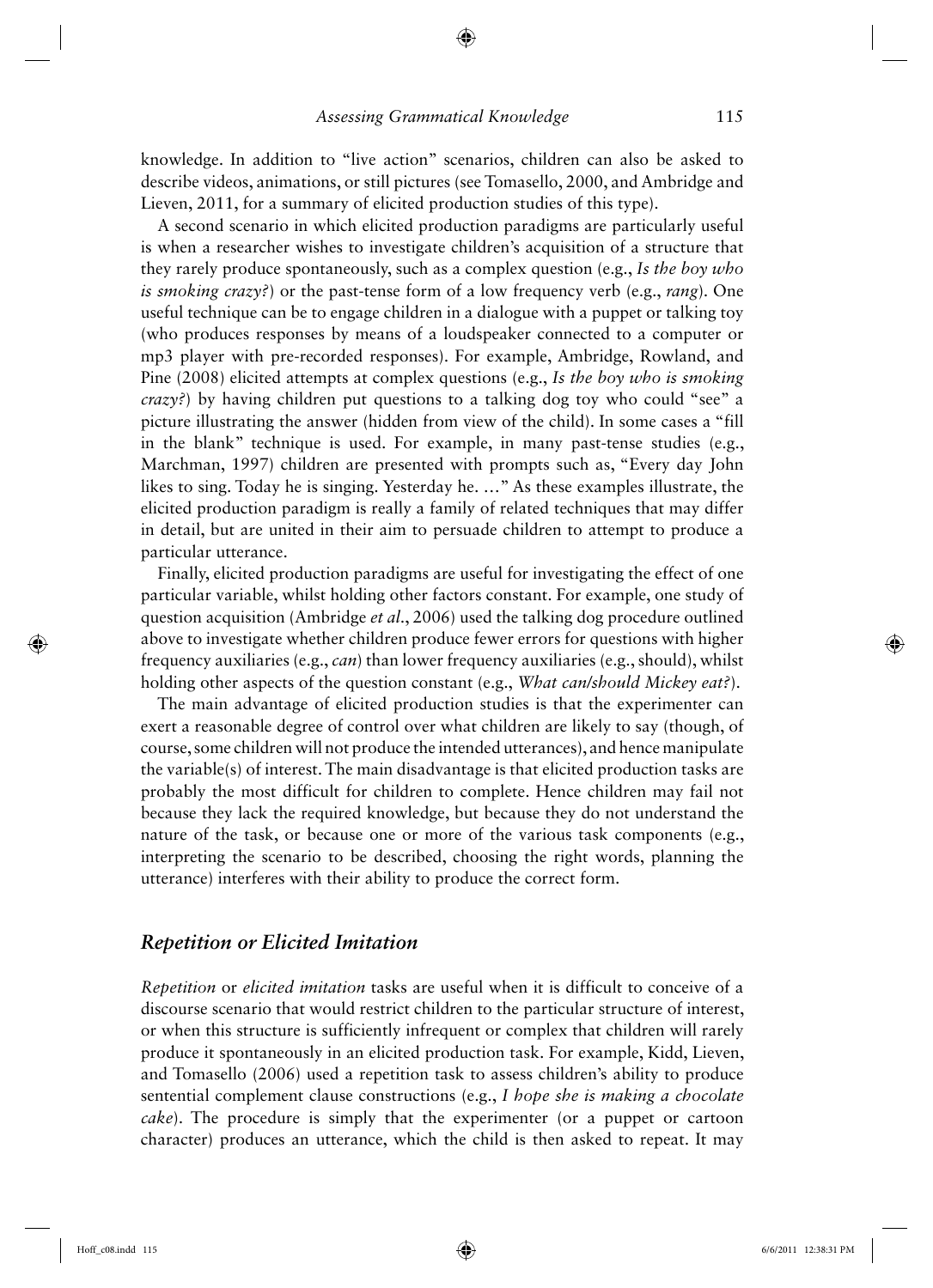$\bigoplus$ 

seem that this task is trivially easy, and that even young children would make few errors. In fact, errors (such as substituting *think* for *hope* in the study of Kidd, Lieven, and Tomasello, 2006) are relatively common (Ambridge and Pine, 2006, identified a number of children who consistently repeated such simple sentences as *She is playing football* as \**Her is playing football*). It seems that such errors occur because, rather than storing the incoming sentence verbatim, children encode the "message" of the sentence and then construct a "new" sentence using their own grammar (Lust, Flynn, and Foley, 1996). Even when children do not make errors, the time taken to repeat a sentence can be used as a measure of the relative familiarity of particular strings (e.g., Bannard and Matthews, 2008). The main advantage of the paradigm is the high degree of control that it affords over the precise form and wording of the target utterance. The main disadvantage is that it cannot be used with older children, who – at some stage – will be able to repeat a sentence verbatim using a pure "parroting" strategy, whether or not they could produce it spontaneously.

## *Weird Word Order and Syntactic Priming*

Somewhere in between the elicited production and imitation paradigms lies the *weird word order* paradigm (Akhtar, 1999). The experimenter and child take turns describing video clips (or live actions performed by puppets), often using novel verbs that describe novel actions. For some verbs, the experimenter uses conventional word order (e.g., *Fox meeked Bear*). For others, she uses a weird word order not found in the language (e.g., *Fox Bear tammed*). The aim (as in elicited production studies such as that of Akhtar and Tomasello, 1997) is to investigate whether children have verb-general knowledge of word order. If so, when asked to describe a new video using the novel verb presented in a weird word order, they should correct to the word order that is conventional for their language (e.g., *Duck tammed Snake*). If, on the other hand, children learn individual constructions for each verb (e.g., *TAMMER THING-TAMMED tam*) they will use this construction to produce a weird word order sentence such as *Duck snake tammed* (in fact, the 2-year-old children studied by Akhtar, 1999, produced both types of response at similar rates, suggesting some verb-general and some verb-specific knowledge). This paradigm has also been used to investigate verb frequency effects (Matthews *et al*., 2004) and the intransitive construction (Abbot-Smith, Lieven, and Tomasello, 2001), and to compare word order acquisition crosslinguistically (Matthews *et al*., 2007). The weird word order paradigm shares with the elicited production/imitation paradigms to which it is related the advantage of a high degree of control over the target structure. A disadvantage is that children (particularly older children) may mimic word orders that they know to be incorrect, either "for fun" or because they assume that this is what is required of them (though it is usually possible to control out this confound by using real verbs to estimate rates of deliberate weird word order responses). Like all other production paradigms, it is suitable for use only with children old enough to be able to produce the relevant sentence types (see below).

As the *syntactic priming* paradigm is discussed in detail in Vasilyeva, Waterfall, and Gómez (Chapter 11 this volume), I mention it here simply to point out that the

⊕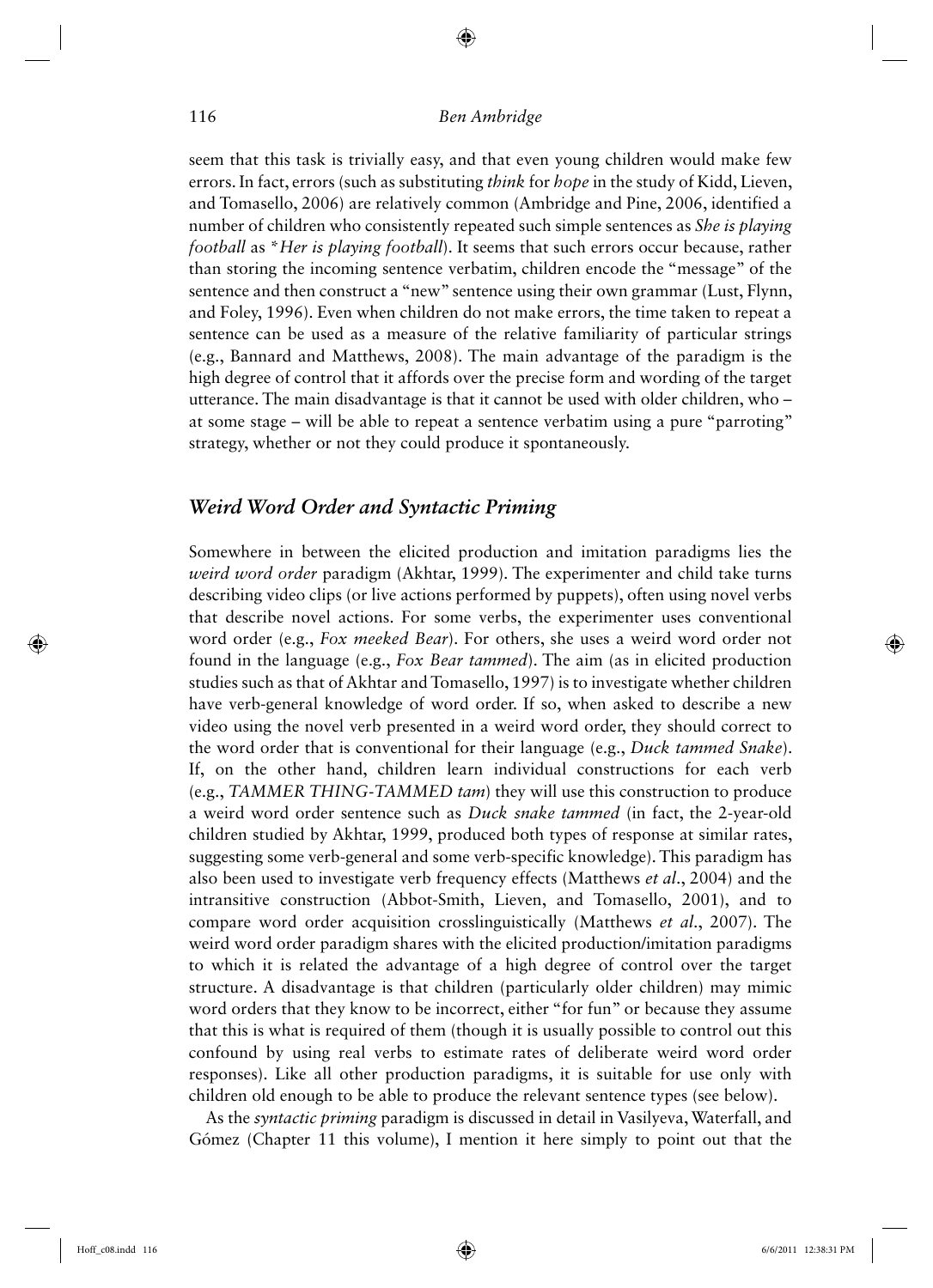#### *Assessing Grammatical Knowledge* 117

⊕

findings of weird word order studies make the interpretation of syntactic priming studies less straightforward than is generally assumed. Syntactic priming refers to the phenomenon whereby hearing a particular construction (e.g., *The digger pushed the bricks*) increases the likelihood that the child will use the same construction (e.g., *The hammer broke the vase*) than a possible alternative (e.g., *The vase was broken by the hammer*) to describe a subsequently presented scene. Such findings are generally taken as evidence for prior knowledge of the construction (for this example, the SUBJECT VERB OBJECT transitive construction). The caveat from weird word order studies is that identical priming effects (though they are not usually described as such) are sometimes observed for constructions of which children cannot possibly have had prior knowledge (i.e., weird word order constructions). Thus care must be taken when interpreting syntactic priming as evidence for prior knowledge of a construction.

# *Comprehension Paradigms: Act-Out Tasks and Preferential Looking/Pointing*

A problem shared by all production paradigms is that children may in principle have knowledge of a particular structure that is not sufficient to support production (which may be interrupted by the demands involved in utterance planning and formulation), but that is sufficient for comprehension. Comprehension tasks are used to investigate this possibility.

*Act-out* studies are primarily used to investigate children's knowledge of word order. As in the elicited production studies outlined above (e.g., Akhtar and Tomasello, 1997) children are taught a novel verb (e.g., *chamming*) to describe a novel action. Instead of describing an enactment performed by an experimenter, however, children are given a sentence and asked to enact it themselves (e.g., show me *Ernie chamming Big Bird*). As with the elicited production equivalent, the rationale is that if children can correctly enact the sentence (i.e., with Ernie as SUBJECT and Big Bird as OBJECT as opposed to vice versa), they must be in possession of some knowledge of word order that is verb general (SUBJECT VERB OBJECT). Act-out studies can also be used to investigate children's sensitivity to the different cues to SUBJECT (or AGENT) found crosslinguistically such as case marking (e.g., MacWhinney and Bates, 1989). In principle, the advantage of act-out studies is that they can be used with younger children than equivalent production studies (e.g., children who are not yet capable of producing three-word utterances with a novel verb). In practice, however, act-out tasks appear to be surprisingly demanding for young children: the study of Akhtar and Tomasello (1997) also included an act-out task, for which most children aged 2:10 showed at-chance performance.

Preferential looking/pointing paradigms (e.g., Naigles, 1990; Gertner, Fisher, and Eisengart, 2006) reduce task demands further (and hence generally show verb-general knowledge in younger children than act-out or production tasks). Children again hear a sentence such as *Ernie is chamming Big Bird* but, instead of enacting the sentence with toys, must "choose" from two video displays: one showing the scenario described, one with the roles reversed (e.g., Big Bird chamming Ernie). When a pointing task is used, children are taught to explicitly select the matching scene.

⊕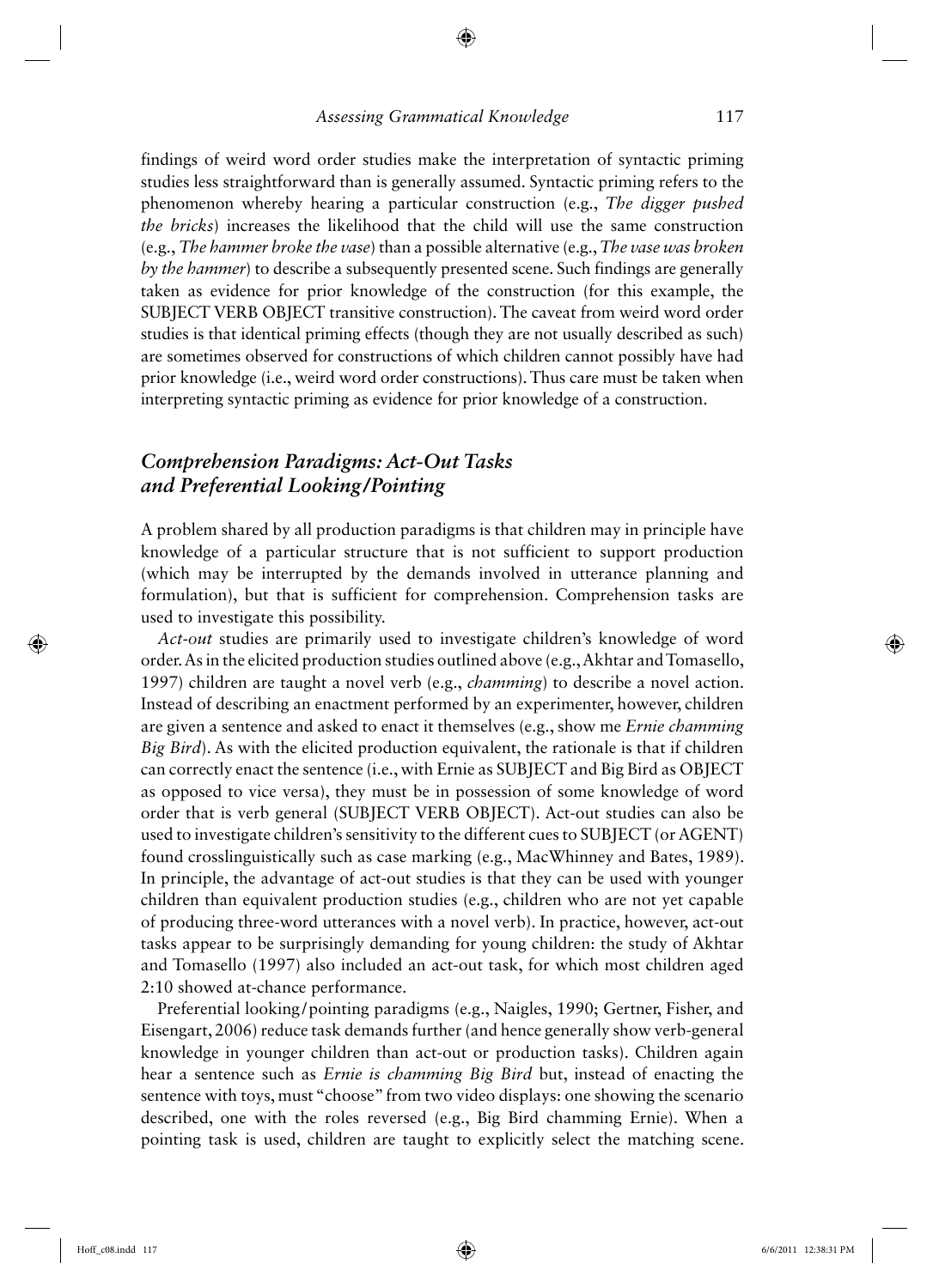$\bigoplus$ 

Preferential looking tasks make use of the fact that children generally spontaneously look for longer to the matching than the nonmatching image to infer comprehension.

The main advantage of the preferential looking paradigm (discussed in detail in Piotroski and Naigles, Chapter 2 this volume; and see also Golinkoff and Hirsh-Pasek, Chapter 5 this volume) is that it can be used with very young children (i.e., children who are too young to make any explicit response). Indeed, studies using the paradigm have demonstrated apparent verb-general knowledge in children aged as young as 1:9 (Gertner, Fisher, and Eisengart, 2006). The disadvantage is that, since children's looking behavior is not an unambiguous measure of their comprehension, the most appropriate interpretation of any given set of findings is not always clear, and is often controversial (see Ambridge and Lieven, 2011, Chapter 3; Chan *et al*., 2010; Dittmar *et al*., 2008). The pointing version of the paradigm produces unambiguous data, but presumably is suitable for use only with slightly older children (the youngest group studied so far had a mean age of 2:3; Noble, Rowland, and Pine, in press).

## *Grammaticality Judgment Paradigms*

As we have already seen, there are many areas of investigation for which production and comprehension measures can be used to assess children's grammatical knowledge (indeed, for many research questions, these paradigms are more suitable than a judgment task). As we will see, however, the main advantage of the grammaticality judgment paradigm is that it allows the researcher to answer questions that cannot be directly addressed using production or comprehension measures, by investigating children's knowledge of grammar (both syntax and morphology) in a relatively explicit manner. The graded grammaticality judgment paradigm to be introduced here provides unambiguous, numerical data that do not require scoring, recoding, or checking for interrater reliability, and that are suitable for most commonly used statistical analyses (e.g., ANOVA, regression). As for many of the paradigms discussed above and elsewhere in this volume, novel items (usually verbs) can be created for use in the study, in order to test children's general syntactic or morphological knowledge independent of their knowledge of particular lexical items. The paradigm is relatively demanding, and hence is most suitable for use with relatively old children (we have not yet attempted to test children younger than 4). Generally speaking, grammaticality judgment tasks are also suitable for children with specific language impairment (e.g., Rice, Wexler, and Redmond, 1999; and see McGregor, Chapter 21 this volume) and second language learners (e.g., Mandell, 1999), though, of course, this may raise the minimum age further.

# **Research Aim**

My own interest in developing a graded grammaticality judgment paradigm for use with children stems from my research on a topic that has become known as Baker's paradox (or the "no negative evidence" problem). Suppose that a child hears a

⊕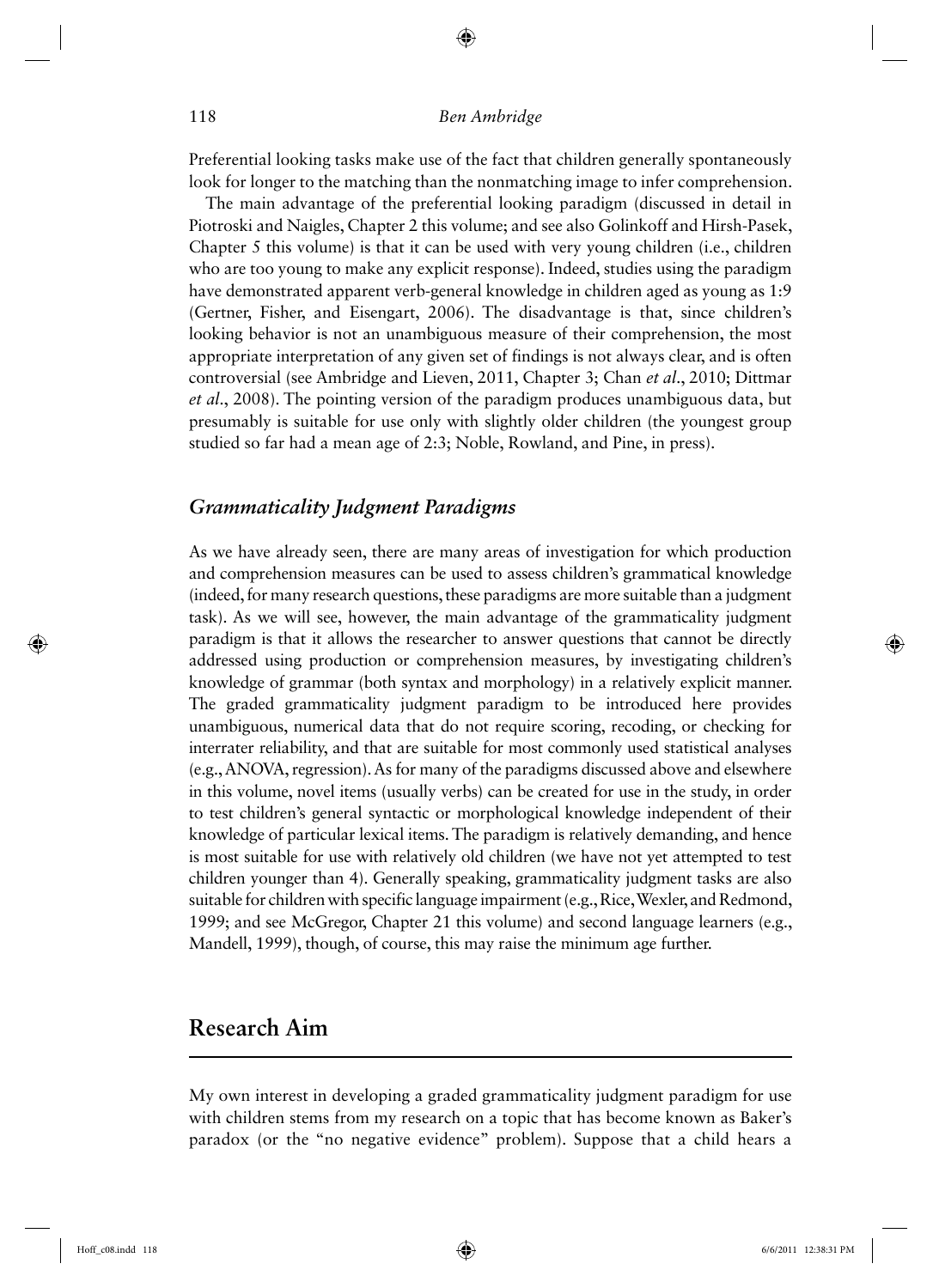#### *Assessing Grammatical Knowledge* 119

⊕

particular verb (e.g., *break*) in both an intransitive sentence (e.g., *The stick broke*) and a transitive causative sentence (e.g., *The man broke the stick*). Through repeated encounters with other pairs that fit this pattern (e.g., for *roll* and *open*), the child will set up some kind of generalization or "rule" that (informally speaking) generates transitive causative sentences for verbs that have appeared only in the intransitive:

| Intransitive sentence |               | <i>Transitive causative sentence</i> |
|-----------------------|---------------|--------------------------------------|
| [The stick] [broke]   |               | [The man] [broke] [the stick]        |
| [The ball] [rolled]   |               | [John] [rolled] [the ball]           |
| [The door] [opened]   |               | [Louise] [opened] [the door]         |
| Rule: [NP1] [VERB]    | $\rightarrow$ | [NP2] [VERB] [NP1]                   |

Suppose, for example, that the child hears *The cup smashed*. The child can use this rule to generate a sentence such as *Mummy smashed the cup*, even if no sentence of this type has been encountered in the input.

How do we know that children are forming generalizations of this type? One answer is simply that they must be, otherwise language would consist of nothing more than a set of rote-learned sentences, which is clearly not the case (Chomsky, 1959). A better answer is that many experimental studies (see Tomasello, 2000, for a review) have shown that, when taught a novel verb in intransitive sentences only (e.g., *The ball is tamming*), most children aged 3:0 and older are able to use this verb in a transitive causative sentence (e.g., *The mouse is tamming the ball*). Another source of evidence comes from children's overgeneralization errors. Many researchers (most notably Bowerman, 1988) have found that children produce utterances such as \**The magician disappeared the rabbit*. Such utterances cannot have been learned by rote from the input (as adults do not produce them), and hence must have come from the application of a generalization process of the type outlined above. Errors of this type are termed *argument structure overgeneralization errors*, because a verb (*disappear*) has been used in an *argument structure construction* (sentence frame) in which it is not permitted in the adult grammar (here the transitive causative), through the *over*-application of a *general* rule.

Explaining how children learn not to make these errors turns out to be a very difficult problem. It cannot be simply that children avoid using verbs in sentence constructions in which they have not appeared in the input, or they would never make such errors in the first place (or be able to produce novel utterances such as *The mouse is tamming the ball*). Whilst implicit or explicit correction by parents and caregivers is no doubt useful (e.g., Chouinard and Clark, 2003), this cannot be the whole story, as adult speakers are able to reject as ungrammatical errors that they are extremely unlikely to have produced – and subsequently had corrected – during childhood (e.g., \**The clown chuckled the man*).

The goal of the research program for which my colleagues and I developed the graded grammaticality judgment paradigm was to test various proposals for how, having begun to produce overgeneralization errors such as \**The magician disappeared the rabbit*, children "retreat" from these errors. For example, one proposal, Braine and Brooks's (1995) *entrenchment hypothesis*, states that repeated presentation of a verb in particular constructions (e.g., *The rabbit disappeared*)

⊕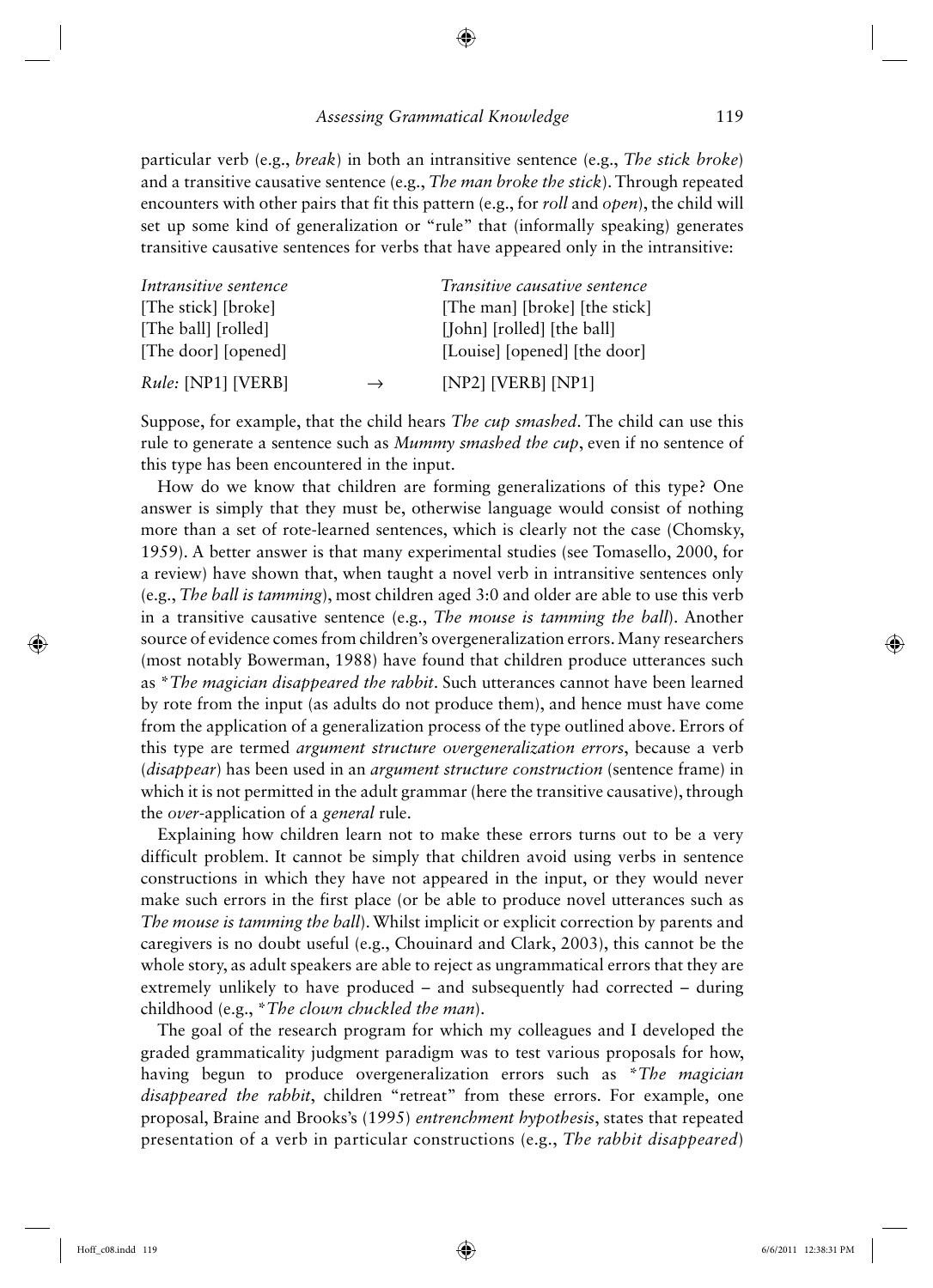⊕

gradually causes the child to probabilistically infer that the verb cannot be used in nonattested constructions (e.g., \**The magician disappeared the rabbit*). Intuitively, the idea is that the child (not consciously of course) forms an "inference from absence" along the lines of "if *disappear* could be used in this way, surely I would have encountered it by now." The prediction from this account is that overgeneralization errors should be deemed more unacceptable for high frequency verbs than for semantically matched lower frequency verbs (e.g., \**The magician disappeared/vanished the rabbit*), as this inference from absence is stronger for the former.

# *Choosing a Suitable Paradigm*

In order to test this prediction, we need to obtain from children a measure of the relative (un)acceptability of different overgeneralization errors (and, as a control, correctly formed utterances). In fact, experimental tasks other than the grammaticality judgment paradigm do not provide a direct measure of the relative unacceptability of particular utterances.

An act-out, preferential looking/pointing comprehension task would provide information about the relative interpretability of a number of utterances, but there does not necessarily exist any correlation between interpretability and grammatical acceptability. Intuitively, it would seem that had we asked children to enact, for example, \**The magician disappeared the rabbit* and \**The magician vanished the rabbit*, they would have had little difficulty with either.

An elicited production task, in which the experimenter attempts to elicit each sentence from children, is more suitable (such a study was conducted by Brooks and Tomasello, 1999). Again, however, the paradigm does not provide a direct measure of grammatical acceptability. A child might produce an utterance that she considers to be ungrammatical (e.g., \**He disappeared the rabbit*) if placed in a discourse scenario where such a response seems to be expected (e.g., *What did the magician do?*), particularly if she has not yet learned a suitable alternative formulation (e.g., *He made the rabbit disappear*). Conversely, the child's failure to produce a particular utterance does not constitute strong evidence that she considers it to be ungrammatical.

Consequently, any attempt to infer the relative unacceptability of two or more erroneous utterances from the relative rates at which they are produced is problematic. Suppose, for example, that a particular child produces five overgeneralization errors with *vanish* (e.g., \**He vanished the rabbit*) and only two with *disappear* (e.g., \**He disappeared the rabbit*). Is the correct conclusion (1) that the child deems the latter to be less acceptable or (2) that, having produced both utterances, the child considers both to be acceptable? After all, the normal assumption (assuming an idealized scenario with no pure "production errors") is that speakers' utterances reflect their grammars: if a speaker produces an utterance, she considers it to be grammatical.

It is also difficult to see how an elicited production task could be used to ask which of two alternative sentence constructions with the same verb children deem to be more grammatical. For example, if one wishes to test whether children know that

⊕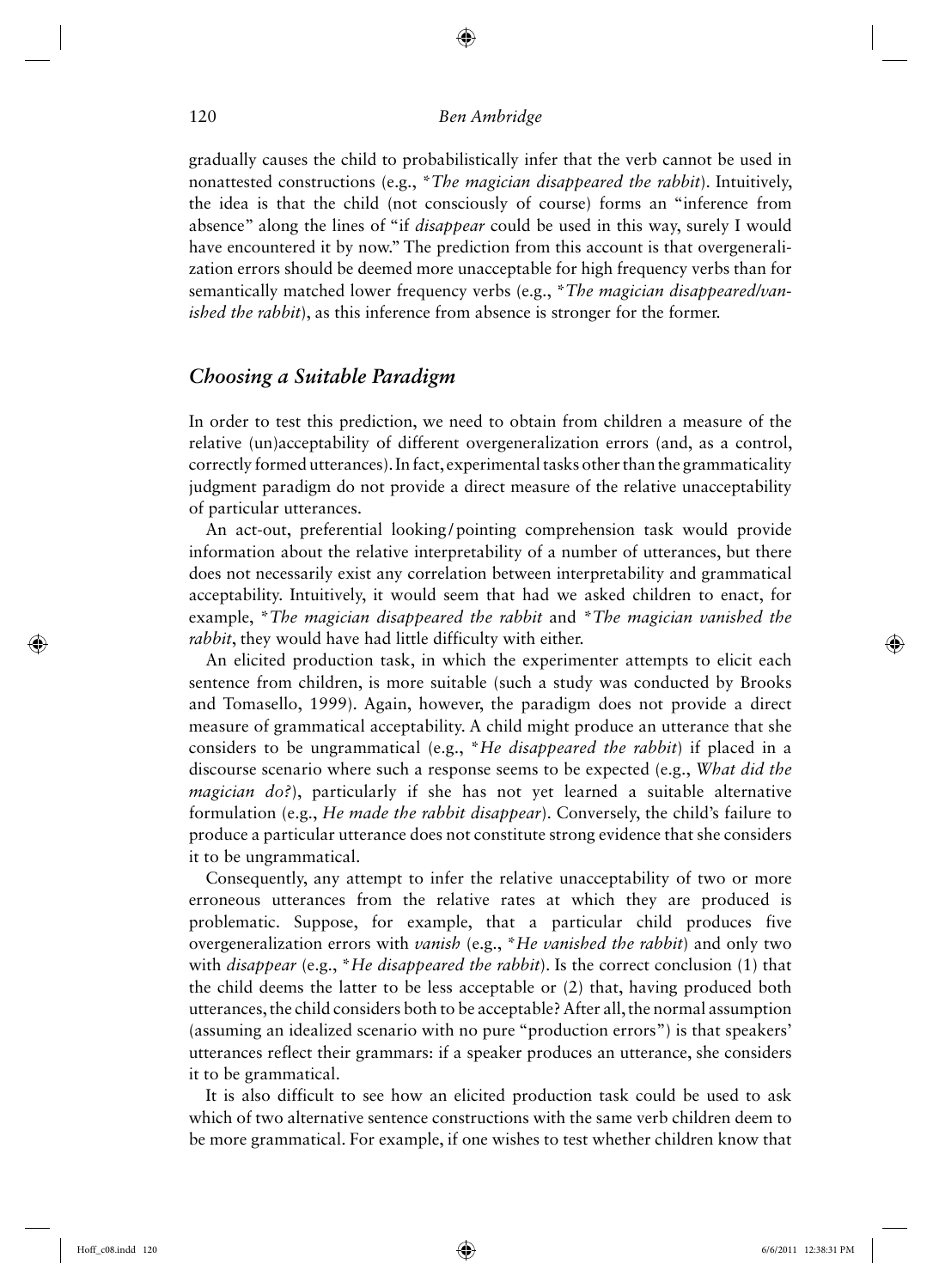*The rabbit disappeared* is more acceptable than \**The magician disappeared the rabbit*, one cannot simply compare the rates at which children produce each sentence in an elicited production task, as the sentences are not matched for difficulty. The second is longer and includes more participants (placing a higher load on memory) and is hence presumably more difficult for a child to produce, even if she considers it to be perfectly grammatically acceptable.

The best way to obtain a measure of the relative (un)acceptability of particular utterances is, of course, to ask children directly, using a grammaticality judgment task (though, in fairness, some of the children studied by Brooks and Tomasello, 1999, were probably too young for this to be feasible). We are by no means the first researchers to come to this conclusion. For example, Theakston (2004) investigated the entrenchment hypothesis using a *binary grammaticality judgment task*. Under this paradigm (discussed in more detail in McKercher and Jaswal, Chapter 10 this volume), children are asked simply to indicate whether or not each sentence is acceptable, as opposed to providing a graded judgment of the degree of (un)acceptability of a particular sentence. In this study, sentences containing overgeneralization errors (e.g., \**I'm gonna disappear it*) were read aloud by an experimenter. The child's task was to help a toy animal decide whether each sentence was "OK" or "a bit silly" by moving the animal to a card showing a red cross or a green tick.

The advantage of a binary judgment task is that it can be performed by young children (Theakston's youngest group had a mean age of 5:9, though the task has been used with children as young as 4:1, e.g., Rice, Wexler, and Redmond, 1999). The disadvantage is that, for each child and each sentence, the task produces only a binary outcome measure (grammatical or ungrammatical). This means that to compare the judged grammaticality of two sentences (e.g., \**I'm gonna disappear/ vanish it*) it is possible to compare only the *number of children* who judged each sentence to be ungrammatical. One consequence of this is that it is impossible to analyze the data using parametric statistical tests (e.g., ANOVA) which can be used to look for interactions between variables, and which can be run within subjects, hence increasing the power of the analysis (maximizing the likelihood of finding any effect that is present). A more serious problem is that, beyond a certain age, it will no longer be possible to compare the *relative* ungrammaticality of two ungrammatical sentences (e.g., \**I'm gonna disappear/vanish it*), as both will be classified as ungrammatical by close to 100% of children.

It is for this reason that Theakston (2004) used a *graded grammaticality judgment task* with her adult participants. In a graded grammaticality judgment task, participants are asked to judge the relative (un)acceptability of utterances using a graded scale – in this case a seven-point Likert-type scale – ranging (for example) from "completely unacceptable" to "completely acceptable" (the precise wording varies between studies). Grammaticality judgment studies with adults often use more sophisticated measurements such as a visual analog scale, which is not divided into discrete ratings (participants indicate their judgment by making a mark on a continuous line), or magnitude estimation, in which participants' ratings are not confined to a particular scale (e.g., Bard, Robertson, and Sorace, 1996). Our goal, however, was to develop a graded grammaticality judgment paradigm that could be used in exactly the same format with adults and children.

⊕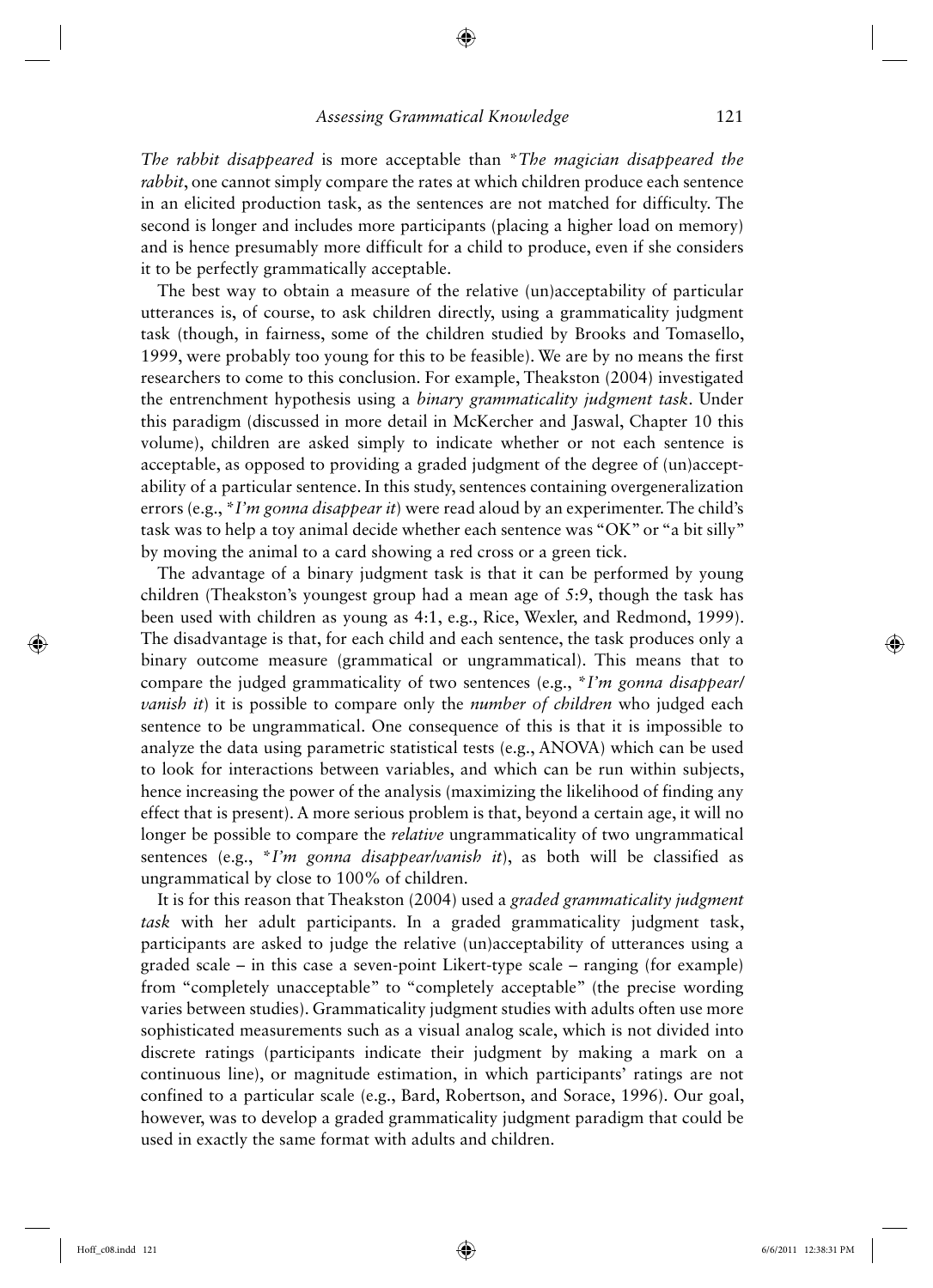# **Procedure**

# *Smiley-Face Scale*

Under the graded grammaticality judgment paradigm (Ambridge *et al*., 2008), participants indicate their judgments using the five-point "smiley-face" scale shown in Plate 5 (reproduced with permission from Ambridge *et al*., 2008, p. 105).

The scale consists of five cartoon faces and has a midpoint denoted by a neutral face, two "more acceptable" levels denoted by smiling green faces, and two "less acceptable" levels denoted by frowning red faces (the neutral face is split into red and green halves). The child has two counters – one red and one green – and indicates her judgment, first, by choosing either the red or the green counter (to indicate unacceptable/acceptable) and, second, by placing her chosen counter on one of the faces to indicate the *degree* of (un)acceptability (either counter can be placed on the middle face). We have never encountered a child who placed a red counter on a green face or vice versa. The goal of this "two-step" procedure is to ensure that any children who are unable to provide a graded judgment (by using the faces scale) still provide a binary judgment (by choosing the red or green counter). However, we have not yet found an age at which children are able to use the counters but not the scale (though we have only tested children aged 4 years and older). Testing can be conducted using either (1) a booklet with one scale for each test item (in which case the experimenter ticks or circles the relevant face after the child has made her selection) or (2) a single scale which is reused for each trial (in which case the experimenter notes down each judgment on a separate sheet). Note, however, that older children and adults generally prefer to mark their choice directly on the scale, necessitating option 1.

## *Training (Warm-Up) Procedure*

Children are introduced to the use of the scale through a carefully constructed training procedure. First the experimenter explains the nature of the game: the "talking dog" (a soft toy containing a loudspeaker connected to a laptop computer or mp3 player) is "learning to speak English but, because he's only a dog, sometimes gets it wrong and says things a bit silly." The child's task is to help him by letting him know whether he "said it right" or "a bit silly." The use of a talking toy is designed to overcome any reluctance a child may have with regard to "correcting" an adult, and also to make the task more enjoyable for children. (Although most enjoy hearing the dog speak, very occasionally we encounter children who are too frightened to continue; and according to Core, Chapter 6 this volume, the talking dog is frightening to most 2-year-olds).

The experimenter then provides (via the dog) an example of a maximally acceptable sentence (e.g., *The cat drank the milk*) and places the green counter on the happiest face, explaining "when he gets it right, we're going to choose the green counter and

⊕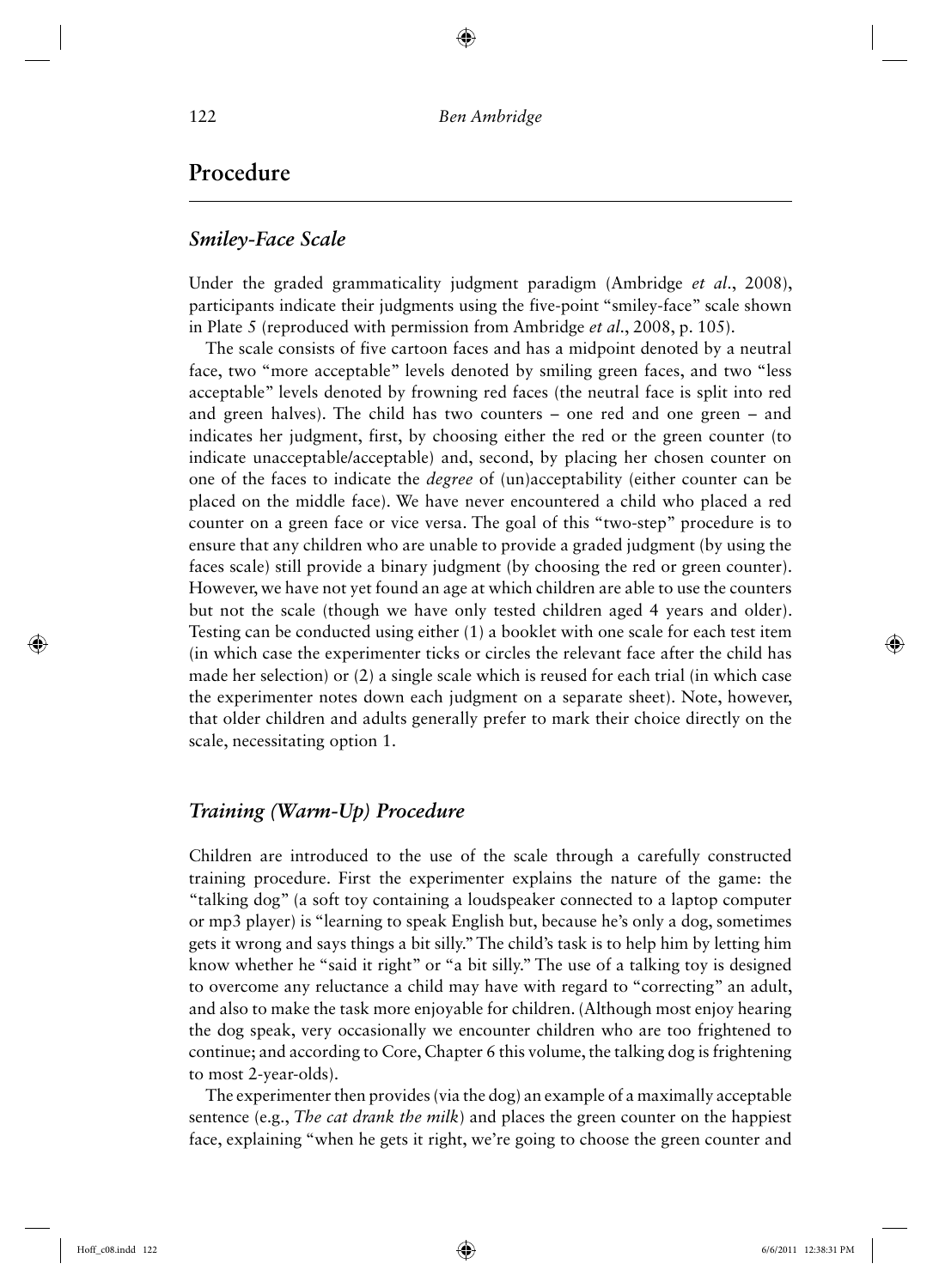put it here." Next, the experimenter provides an example of a maximally unacceptable sentence (e.g., \**The dog the ball played with*) and places the red counter on the saddest face, explaining "when he says it wrong, we're going to choose the red counter and put it here. Don't worry about these other faces [*indicates the middle three faces*] for now." The child then completes two practice trials designed to provide further examples of maximally acceptable and unacceptable sentences (e.g., *The frog caught the fly*; \**His teeth man the brushed*).

Taking the green counter, the experimenter then explains that "Sometimes he [indicates dog] says it right but it's not perfect. If it's good but not perfect, you can put the counter here [indicates second happiest face]. If it's a little bit right and a little bit wrong, or somewhere in between, you can put it here [indicates middle face]." Taking the red counter, the experimenter continues, "Sometimes he says it wrong but it's not really terrible. If it's wrong but not terrible, you can put the counter here [indicates second saddest face]. If it's a little bit wrong and a little bit right, or somewhere in between, you can put it here [indicates middle face]." The child then completes three further training trials designed to illustrate intermediate degrees of (un)grammaticality.

The sentences for these training trials need to be carefully chosen for the relevant study to ensure – on the one hand – that they exemplify the general type of error that will be judged in the main part of the study (e.g., argument structure overgeneralization errors as opposed to past-tense -*ed* overgeneralization errors) and – on the other – that they are not of exactly the same specific type (e.g., transitive causative overgeneralizations of intransitive verbs), to avoid providing hints that could affect responses in the main part of the study. For our study of transitive causative overgeneralization errors, the three intermediate training items involved overgeneralizations of prepositional-dative-only verbs into the double-object dative construction: \**The woman said the man a funny story* (intended rating 2/5), \**The girl telephoned her friend the news* (3/5 or 4/5) and \**The man whispered his friend the joke* (4/5). By way of comparison, a study of the acceptability of various pasttense forms (Ambridge, 2010) used incorrect regular and irregular noun plurals as training items. Children's ratings are generally broadly in line with these target ratings but, if not, the experimenter can re-explain the procedure and give feedback. The child then moves on to the main part of the study, which proceeds in the same way (though with trials presented in random order).

# *Animations*

For all training and test trials, a cartoon animation depicting the event being described by the dog is shown on a laptop screen, which both the child and the dog are "watching." This ensures that the truth value of the dog's description is never in doubt, and that the child is judging the sentence purely on the basis of grammatical acceptability. This also guards against misinterpretation of the sentences (for example, some of Theakston's, 2004, adult participants seemed to interpret the sentences \**Don't laugh/giggle me* as *Don't laugh/giggle at me* rather than, as intended *Don't make me laugh/giggle*).

⊕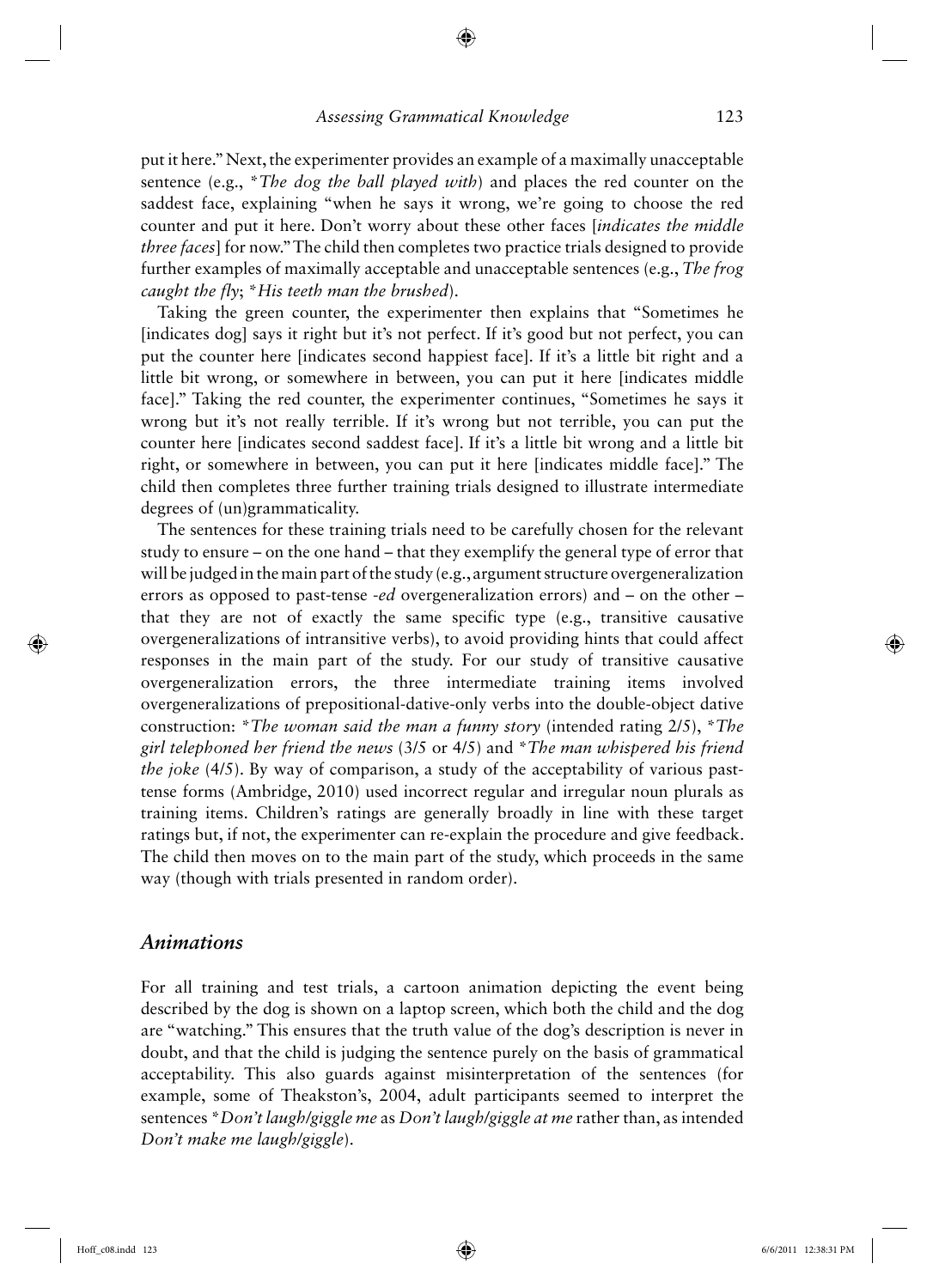# *Control Sentences*

Another important feature of the design is that, for every ungrammatical sentence (e.g., \**The magician disappeared the rabbit*), a grammatical control sentence (e.g., *The rabbit disappeared* or *The magician made the rabbit disappear*) is included. This allows the researcher to control statistically for any general (dis)preferences that may exist for particular items by calculating *preference-for-grammatical-use* (or *difference*) scores (discussed in more detail below).

It is also prudent to avoid a scenario where every utterance of a particular type (e.g., transitive causative) is ungrammatical, whilst every utterance of another type (e.g., intransitive) is ungrammatical, to guard against the possibility of children developing a task-dependent strategy such as rating all transitive causative sentences as ungrammatical. Whilst this precaution was not followed in the study of Ambridge *et al*. (2008), subsequent studies that have included this control have yielded a similar pattern of findings (Ambridge *et al*., submitted a; submitted b; Ambridge, 2010).

Because the task is relatively demanding and time consuming (young children are reluctant to complete more than about 40 trials, even if this is split over several sessions) we do not generally include any "filler" trials (i.e., trials where children rate unrelated sentence types). However, if particular study designs have trials "to spare," the inclusion of filler trials can only be beneficial.

Another difficult issue relates to the number of items per "cell" of the design. If a complex design with several variables is used, it may be difficult to include more than one or two trials per cell, whilst keeping the overall number of trials manageably low. For example, Ambridge *et al*. (2008) included only one transitive causative sentence with each verb (e.g., \**The magician disappeared the rabbit*), whereas ideally one would take an average rating across several (e.g., \**The witch disappeared the frog*, \**The conjurer disappeared the card*, etc.). An approach followed in subsequent studies (e.g., Ambridge, 2010) is to have two (or more) versions of "the same" experiment with different items (e.g., half of the children would rate \**The magician disappeared the rabbit* and half \**The witch disappeared the frog*). This allows the number of items per cell to be doubled (or trebled, quadrupled, etc.) without increasing the time taken for an individual child to complete the study.

# **Data**

As previously mentioned, an advantage of the graded grammaticality judgment paradigm is that it yields numerical data that can be analyzed using techniques such as ANOVA or regression: specifically a rating between 1 and 5 for each item (e.g., sentence) from each participant (where 5 represents the happiest face, i.e., the most acceptable). Technically, one might object that the data are not true interval-scale data (a requirement of parametric tests such as ANOVA) as we have no way of knowing whether an increase from (say) 2/5 to 3/5 on the scale represents the same increase in perceived grammaticality as (say) an increase from 4/5 to 5/5. However, the treatment of rating-scale data as interval data is so commonplace in psychology

⊕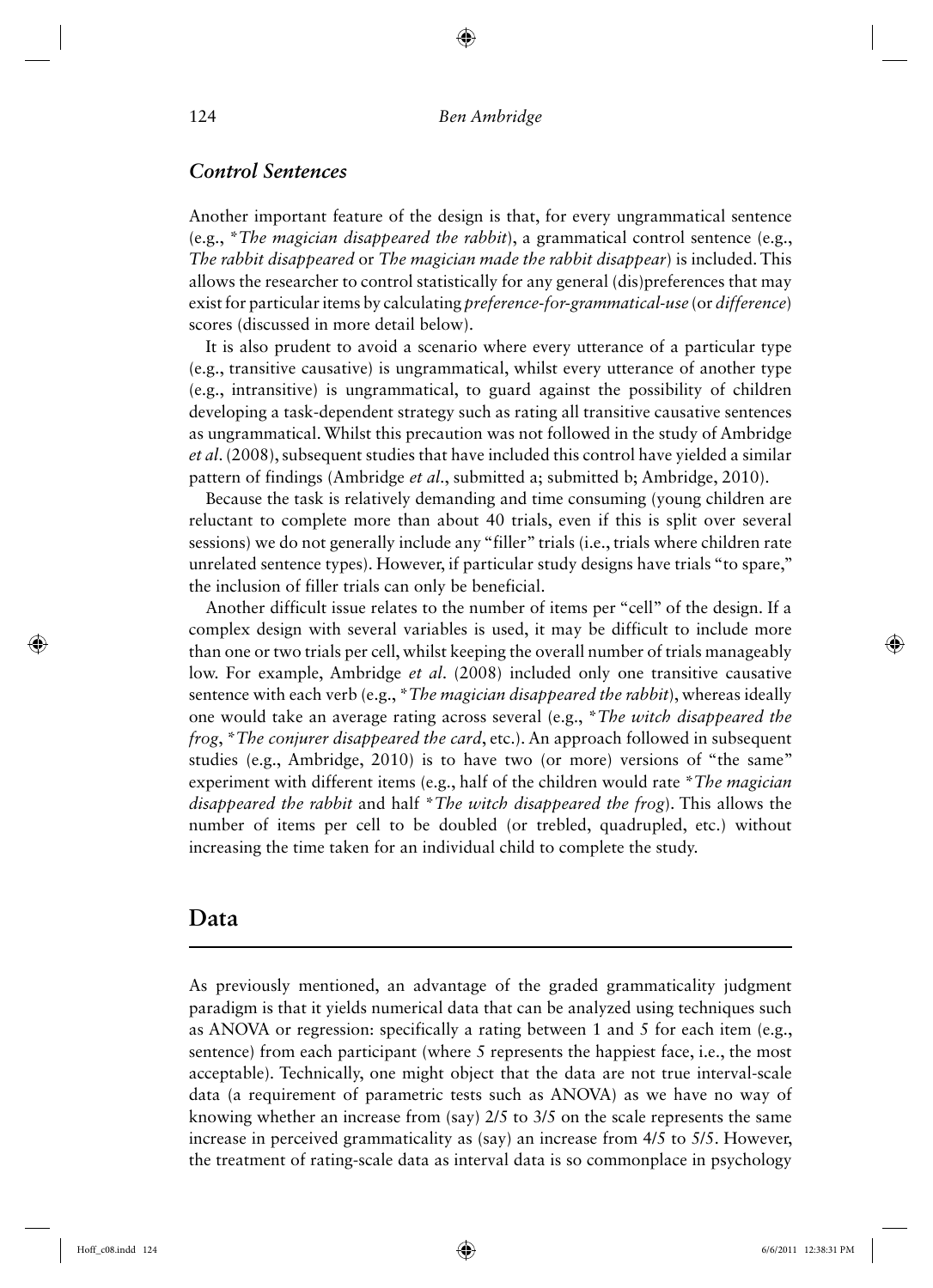|                                                  |      |      |      |      | $4-5$ (N = 20) $5-6$ (N = 27) $6-7$ (N = 24) |      | Adults<br>$(N = 42)$ |      |
|--------------------------------------------------|------|------|------|------|----------------------------------------------|------|----------------------|------|
|                                                  | M    | SE   | M    | SE   | M                                            | SЕ   | M                    | SE   |
| Intransitive: Bart<br>disappeared                | 3.15 | 0.39 | 4.63 | 0.14 | 4.92                                         | 0.06 | 5.00                 | 0.00 |
| Transitive: *The<br>magician disappeared<br>Bart | 2.25 | 0.31 | 3.26 | 0.26 | 2.92                                         | 0.23 | 2.60                 | 0.14 |
| Difference (intransitive<br>minus transitive)    | 0.90 | 0.55 | 1.37 | 0.26 | 2.00                                         | 0.24 | 2.41                 | 0.14 |
| Intransitive: Bart<br>vanished                   | 4.25 | 0.23 | 4.70 | 0.12 | 4.92                                         | 0.06 | 4.95                 | 0.03 |
| Transitive: *The<br>magician vanished Bart       | 3.45 | 0.30 | 4.19 | 0.24 | 3.78                                         | 0.23 | 3.10                 | 0.15 |
| Difference (intransitive<br>minus transitive)    | 0.80 | 0.34 | 0.52 | 0.25 | 1.13                                         | 0.26 | 1.86                 | 0.15 |
| Intransitive: Bart<br>blicked                    | 4.05 | 0.23 | 3.48 | 0.27 | 4.75                                         | 0.11 | 4.31                 | 0.21 |
| Transitive: *The<br>magician blicked Bart        | 3.70 | 0.34 | 3.48 | 0.30 | 4.00                                         | 0.22 | 3.67                 | 0.18 |
| Difference (intransitive<br>minus transitive)    | 0.35 | 0.32 | 0.00 | 0.33 | 0.75                                         | 0.25 | 0.64                 | 0.22 |

*Table 8.1* Some examples of children's judgments of grammatical and ungrammatical sentences on the five-point smiley-face scale  $(5 =$  happiest face  $=$  most acceptable)

that, in practice, one will rarely encounter such an objection outside statistics textbooks (and, in many cases, a alternative nonparametric test is available). It is important to bear in mind, however, that the *absolute* values are almost certainly not particularly meaningful. Participants tend to rate the acceptability of one item with reference to another, meaning that the same sentence could receive very different absolute mean ratings in two studies with different items. The more meaningful comparison is between different items in the same study.

As an example of the type of data that the graded grammaticality judgment paradigm yields, Table 8.1 shows the mean scores for *\*The magician disappeared/ vanished/blicked Bart* (where *blick* denotes a novel type of disappearing action) and the control sentences *Bart disappeared/vanished/blicked* (for novel verbs, the claim is that children should be able to use the semantics of these verbs to determine the constructions in which they can and cannot appear; see Pinker, 1989). Note that this table shows both the raw scores and, for each grammatical/ungrammatical pair, the difference (preference-for-grammatical-use) score, calculated by subtracting the rating for the ungrammatical sentence from the rating for the grammatical sentence (on a pair-by-pair and child-by-child basis). Data for the three older groups are taken from Ambridge

⊕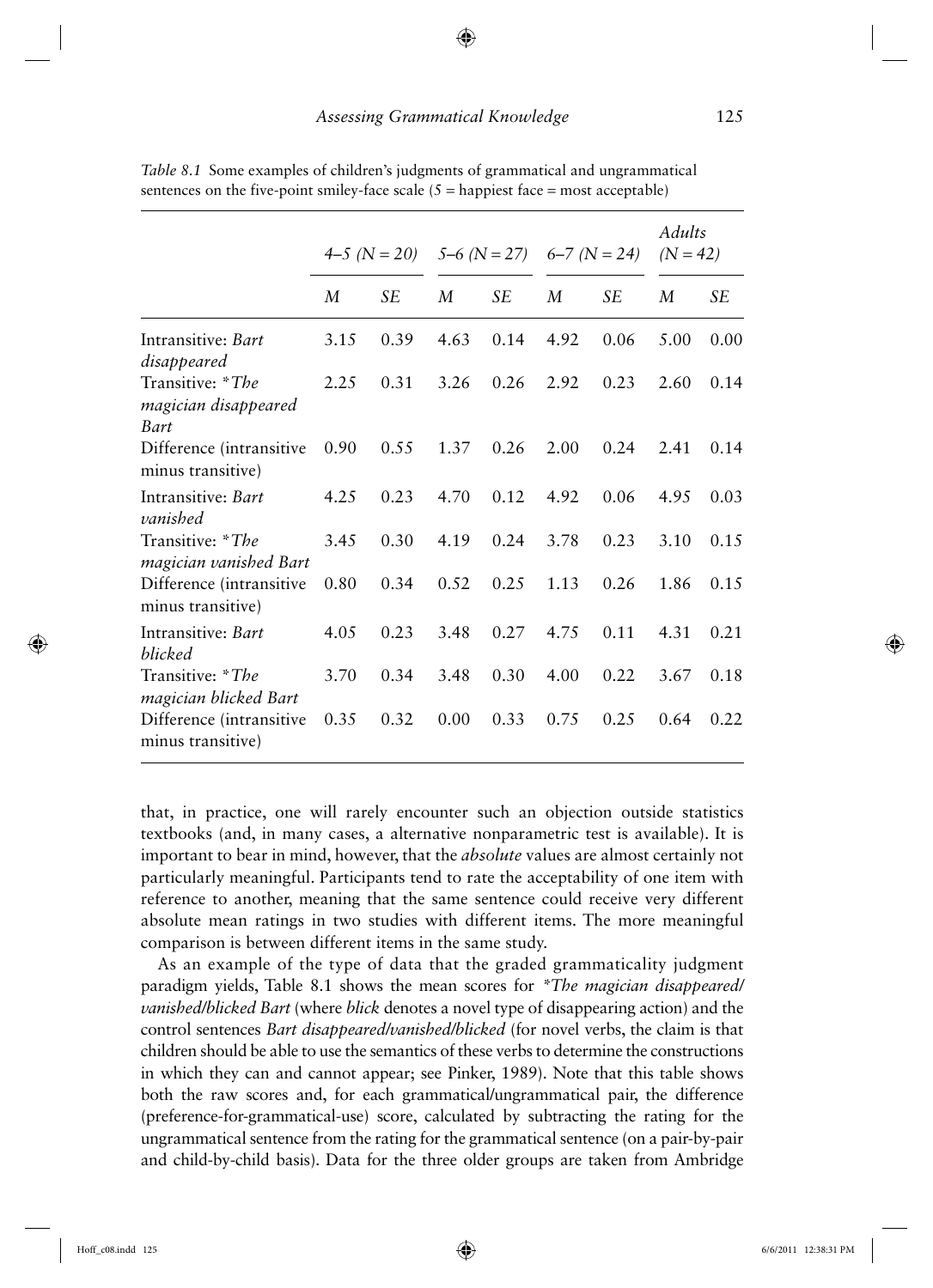⊕



*Figure 8.1* Four-year-olds' ratings for grammatical intransitive sentences (light bars) and ungrammatical transitive sentences (dark bars) for (from left to right) a high frequency, a low frequency, and a novel verb (*disappear/vanish/blick*). Error bars show standard error.

*et al*. (2008), and those for the younger group from a recent pilot study with 20 children aged 4:1–5:0 (*M* = 4:6). As an example of how data collected using this paradigm can be presented graphically, the scores for the youngest group only are also shown in Figure 8.1.

The data from the three older groups are analyzed in Ambridge *et al*. (2008), and hence will not be discussed in detail here. It will suffice to note that children aged 5–6 are clearly capable of completing the task, and give a pattern of judgments very similar to that shown by older children and adults.

For the younger children, there are two points to note. First, for the English verbs *vanish* and (marginally) *disappear*, 4–5-year-olds rated grammatical intransitive uses as significantly more acceptable than ungrammatical transitive causative uses (*vanish*,  $t_{19} = 2.37$ ,  $p = 0.014$ ; *disappear*,  $t_{19} = 1.63$ ,  $p = 0.058$ , one-tailed test; for means see Table 8.1 and Figure 8.1). This finding is important, as it demonstrates, for the first time, that children aged 4–5 are able to use the scale to rate sentences appropriately (though the high standard error scores reflect considerable variation in this ability). Like the 5–6-year-olds, the youngest group do not appear to be able to use the semantics of the novel *disappearing* verb (or a novel *laughing* or *falling* verb, data for which are not shown) to determine the constructions in which it may and may not appear (though 5–6-year-olds can do so for a novel *laughing* verb).

⊕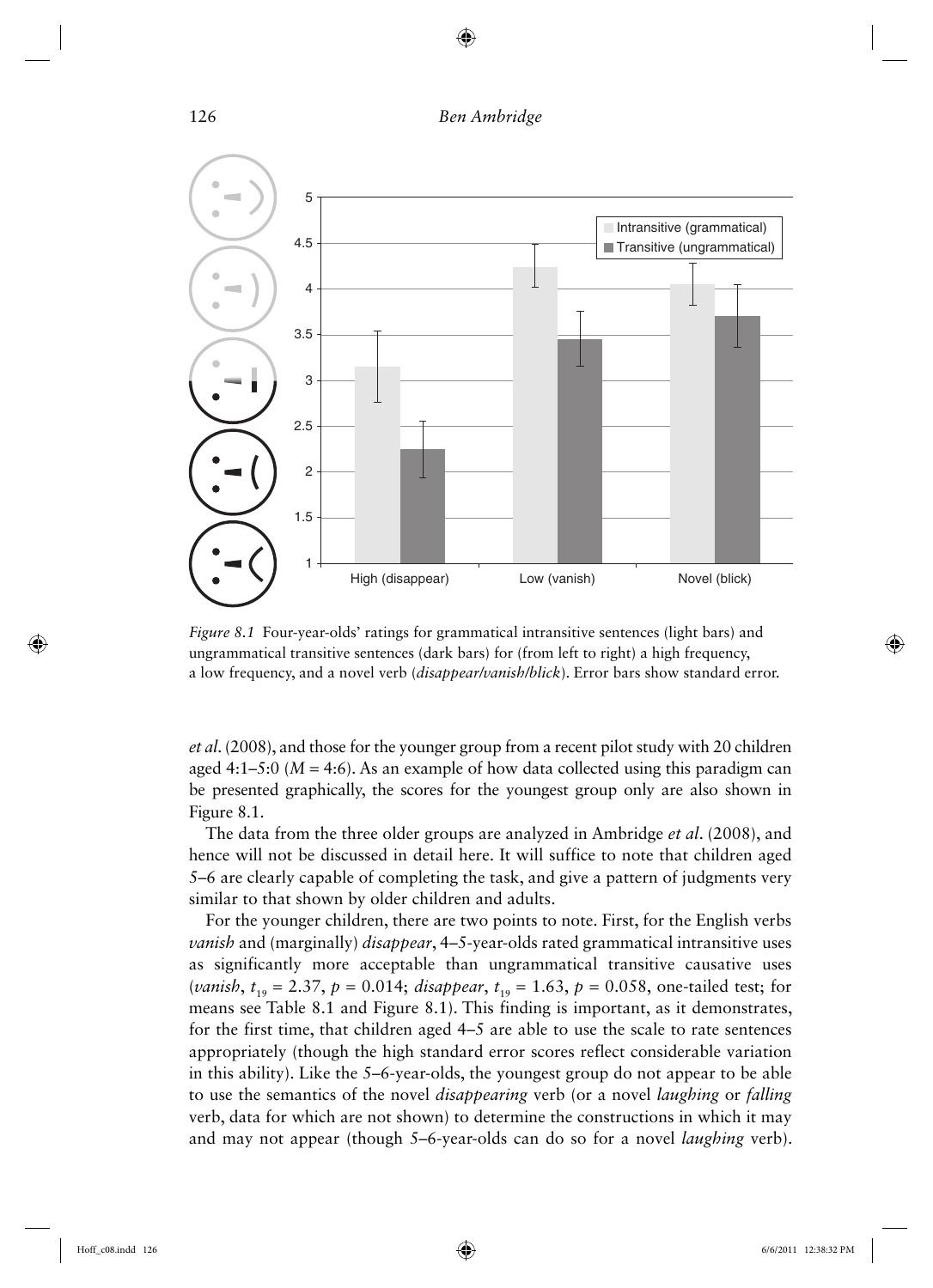Whether this is because the youngest children have yet to acquire the relevant semantics–syntax links or because the introduction of novel verbs makes the judgment task too difficult is unclear at this stage.

The second point relates to the importance of analyzing difference (preference-forgrammatical-use) scores in addition to raw scores. The entrenchment hypothesis predicts that ungrammatical transitive sentences should be rated as more acceptable for the low frequency verb (e.g., *vanish*) than for the high frequency verb (e.g., *disappear*). Looking again at the youngest group, if one compares the *raw* ratings for \**The magician vanished Bart* (*M* = 3.45, *SE* = 0.30) and \**The magician disappeared Bart* (*M* = 2.25, *SE* = 0.31), this prediction appears to be supported ( $t_{19}$  = 2.60,  $p = 0.018$ ). However, this is misleading, because this difference is presumably a consequence – at least in part – of the fact that (for whatever reason) these children give higher ratings to sentences containing *vanish* than *disappear*, even when they are grammatical (*Bart vanished*, *M* = 4.25, *SE* = 0.23; vs *Bart disappeared*, *M* = 3.15, *SE* = 0.39). When one controls for this baseline preference by comparing *difference* scores, as opposed to raw scores, the preference for grammatical over ungrammatical uses (i.e., the dispreference for ungrammatical uses) is no longer significantly smaller for *vanish* ( $M = 0.80$ ,  $SE = 0.34$ ) than *disappear* ( $M = 0.90$ ,  $SE = 0.55$ ;  $t_{19} = 0.15$ ,  $p = 0.88$ , n.s.).

#### *Further Applications*

⊕

Although the graded grammaticality judgment paradigm was initially developed to obtain ratings of verb argument structure overgeneralization errors (Ambridge *et al*., 2008; 2009b; submitted a; submitted b), in subsequent work we have obtained judgments of past-tense forms of novel verbs (e.g.,  $\text{rife} \rightarrow \text{rifed}$ ;  $\text{rife} \rightarrow \text{rofe}$ ; see Ambridge, 2010) and of grammatical and ungrammatical *un*- prefixed forms (e.g., *unlock*, *unwrap*; \**unsqueeze*, \**unfill*; see Ambridge *et al*., 2009a; Ambridge, submitted). Beyond grammaticality, the smiley-face scale could also potentially be used to obtain judgments of familiarity (e.g., Ibbotson *et al*., submitted), truth value, semantic plausibility, and so forth.

# **Conclusion**

We end by summarizing the advantages and disadvantages of the graded grammaticality judgment paradigm introduced in this chapter. The primary advantage is that the paradigm can be used to address questions on which comprehension and production data bear only indirectly. For any domain in which the predictions of the competing theoretical accounts relate to the relative (un)acceptability of particular forms, a judgment task is – all other things being equal – more appropriate than a comprehension or production task. A related advantage is that the paradigm can be used with older speakers and adults to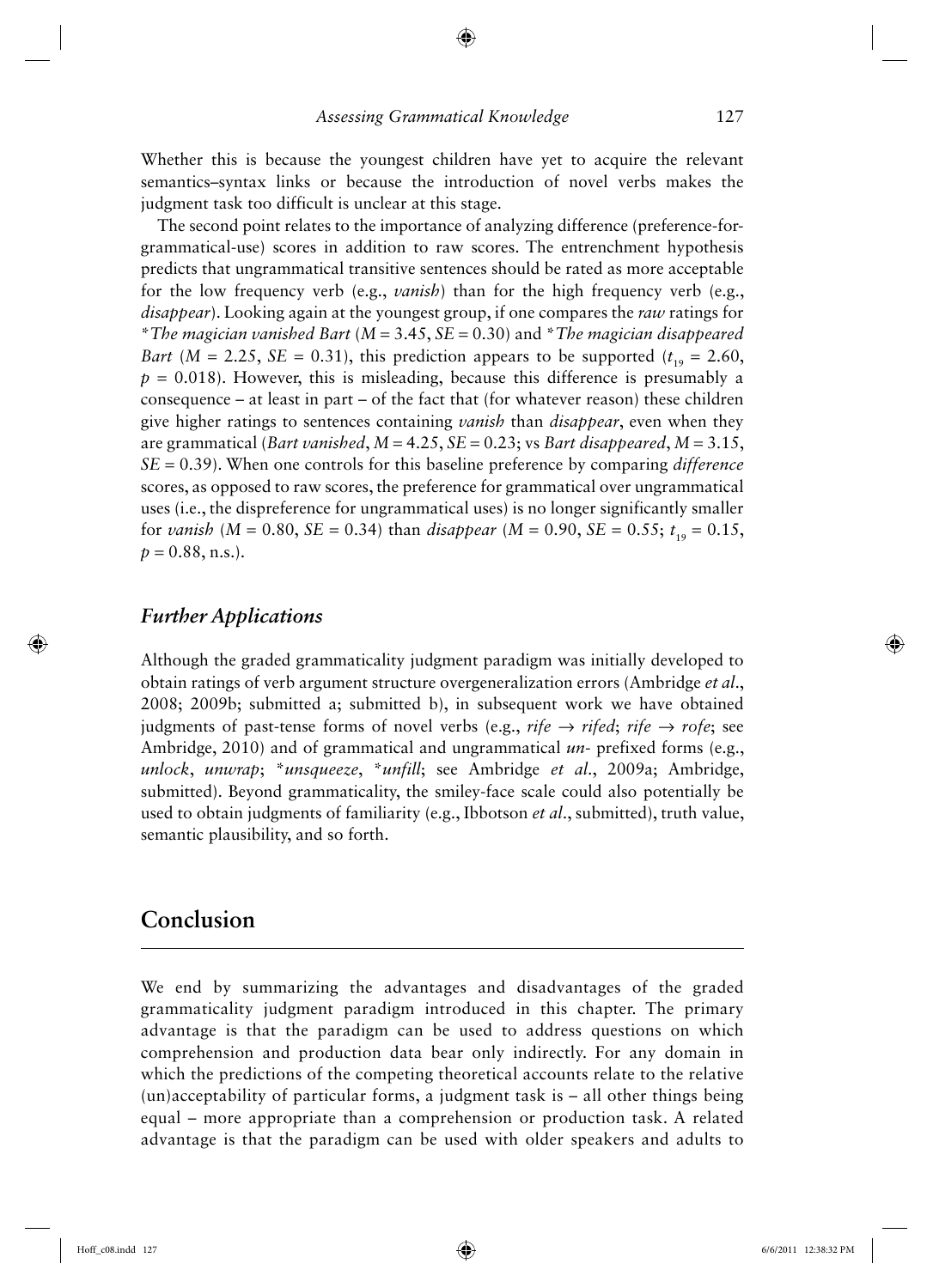⊕

obtain ratings of the relative unacceptability of errors that these speakers would not produce themselves. For example, whilst adult speakers rate \**The magician disappeared Bart* as less acceptable than \**The magician vanished Bart*, it would presumably be impossible to tap into the knowledge that underlies these judgments using a production task, as adults would likely produce neither. Another advantage of this paradigm over many comprehension and production measures is that it produces an unambiguous response that does not require interpretation, coding, or reliability checking. The paradigm yields numerical data that can be analyzed directly using common statistical techniques such as ANOVA and regression. An advantage that the paradigm shares with most of the comprehension and production techniques discussed in this volume is that novel verbs (or nouns, etc.) can be used in order to test whether children are in possession of item-general knowledge (as opposed to lexically specific knowledge). Finally, the paradigm can be used to obtain acceptability judgments both for whole sentences and for individual lexical items, and the "smiley-face" procedure can potentially be extended into domains where graded judgments of factors other than grammatical acceptability are required.

One disadvantage of the paradigm is that it is presumably unsuitable for use on children much younger than 4. Although we have not attempted to test children younger than 4:6 (mean age), the considerable variation in performance observed at this age (which would be considered relatively old for many domains of acquisition) means that the paradigm is unlikely to work well for younger children. That said, it may well be that younger children are able to complete a binary version of the task. Clearly this is a question that requires future research. Another concern is that, compared to many comprehension or production tasks (and particularly naturalistic data collection), the paradigm is relatively artificial, in that children are being asked to do something that is far removed from their everyday experience and use of language. There is little that can be done to address this concern, except to seek to corroborate findings from judgment tasks using comprehension, production, and naturalistic data studies, where this would be appropriate.

Finally, it is important to note that there are many research questions for which a judgment task would be either altogether inappropriate, or considerably less appropriate than a comprehension or production task. For example, when the question relates to the age at which children have abstract item-general knowledge of a particular structure (e.g., the active SVO transitive), an elicited production (e.g., Akhtar and Tomasello, 1997), repetition (e.g., Kidd, Lieven, and Tomasello, 2006), weird word order (e.g., Akhtar, 1999), priming (e.g., Savage *et al*., 2003), act-out (e.g., Akhtar and Tomasello, 1997), preferential looking (e.g., Gertner, Fisher, and Eisengart, 2006), or pointing (e.g., Rowland and Noble, 2011) task is more appropriate. Indeed, many of our own studies use an elicited production (e.g., Ambridge *et al*., 2006; Ambridge, Rowland, and Pine, 2008; Ambridge and Rowland, 2009) or repetition paradigm (e.g., Ambridge and Pine, 2006) for precisely this reason (though always with the "talking dog," as an additional incentive for children to respond). However, for questions where the competing theories make predictions regarding the relative unacceptability of particular forms (as opposed to error rates,

⊕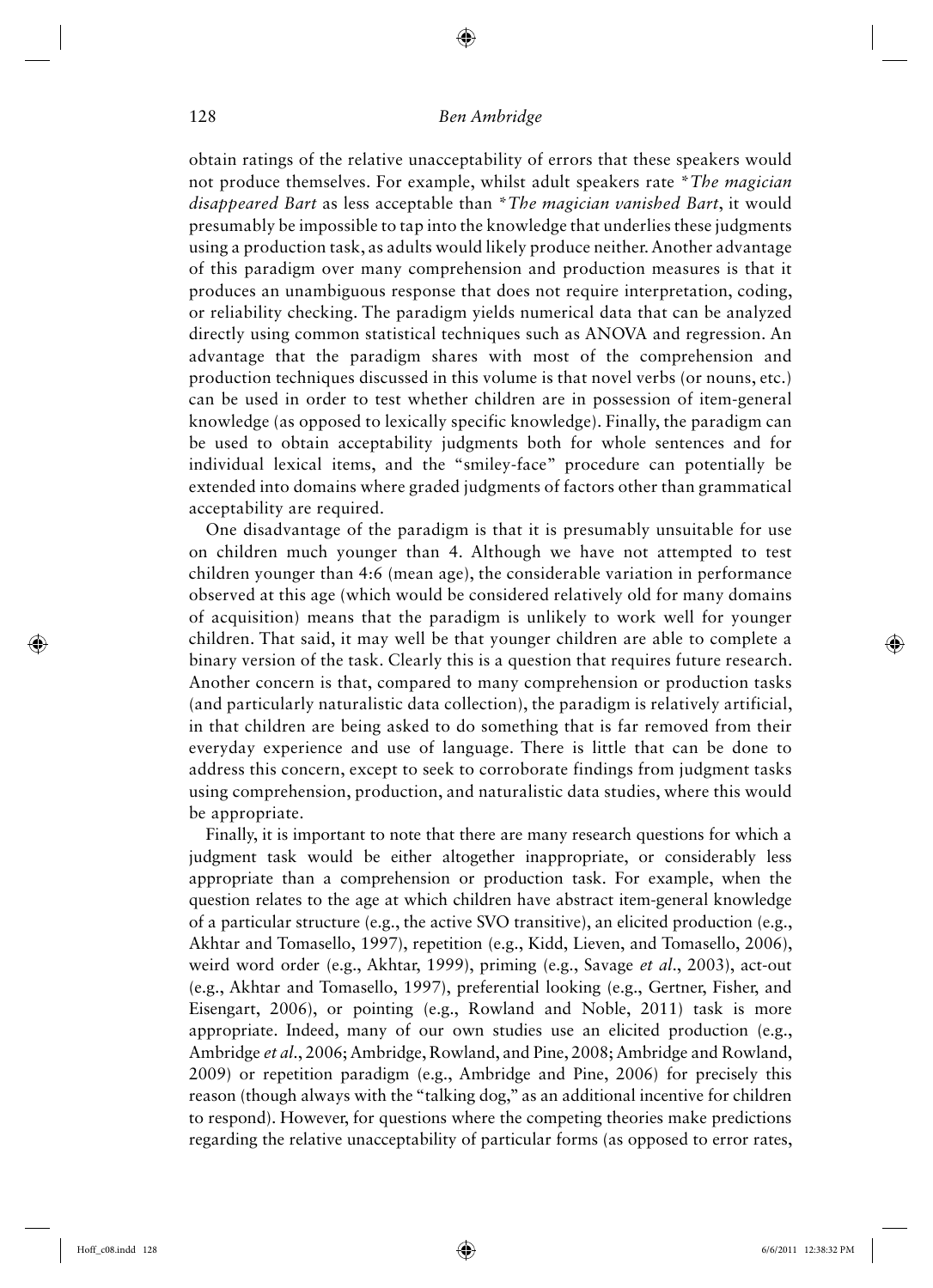rates of correct production, etc.), some kind of judgment paradigm is clearly the most appropriate. We hope that the paradigm outlined here will therefore inspire future research into such questions.

# **Acknowledgments**

Thanks are due to Julian Pine and Caroline Rowland for their help both with this chapter and with the development of the judgment paradigm described herein. Thanks to Glen Goodliffe-Davies for collecting the pilot study data used in Table 8.1. This research was supported by grants RES-062-23-0931, RES-000-22-1540 from the Economic and Social Research Council.

# **Key Terms**

- **Binary grammaticality judgment paradigm** A grammaticality/acceptability judgment paradigm in which participants are asked to indicate simply whether a particular form is acceptable or unacceptable (see McKercher and Jaswal, Chapter 10 this volume).
- **Comprehension paradigm** Any paradigm in which children are required not to produce language, but to demonstrate their comprehension (understanding) of a utterance produced by another speaker. Children can demonstrate comprehension via the ability to enact a sentence using toys (*act-out* task), or to "choose" a picture that matches the sentence, either implicitly by looking for longer at the target than a distracter (*preferential looking*) or explicitly by *pointing***.**
- **Difference score** A score calculated by subtracting the acceptability rating for one form (e.g., \**The magician disappeared Bart*) from the acceptability rating for a related form (e.g., *Bart disappeared*), in order to control for any baseline preference that may exist, regardless of grammaticality (for this example, the extent to which participants "like" sentences that contain the noun *Bart* and the verb form *disappeared*). If the difference score is calculated by subtracting the rating for an ungrammatical form from the rating for a grammatical form (as in the above example), it may also be referred to as a *preference-for-grammatical-use score*. In some cases, it may be more appropriate to calculate the difference score by consistently subtracting the rating for one particular sentence type (e.g., irregular past-tense form) from the rating for another sentence type (e.g., regular past-tense form), regardless of which form is predicted to be more acceptable (e.g., rating for *rifed* minus rating for *rofe*).
- **Graded grammaticality judgment paradigm** A grammaticality/acceptability judgment paradigm in which participants are asked to indicate *the extent to which* a particular form is acceptable or unacceptable, using some kind of linear (graded) scale (e.g., Likert scale, visual analog scale, or, as in the studies discussed here, smiley-face scale).
- **Grammaticality judgment, acceptability judgment** A rating (either *binary* or *graded*) of the acceptability of a particular form. Although the terms have, on the whole, been used interchangeably here, the second, more general term is probably more appropriate when an individual word form (e.g., \**Unsqueeze*, *rifed*, *rofe*) as opposed to a sentence (e.g., \**The magician disappeared Bart*) is being judged. This is because, for individual word forms, it is debatable whether it is *grammatical* acceptability (as opposed to morphological or phonological acceptability) that is being rated. Whatever the domain, our written instructions to adult participants usually do not mention "grammaticality," in order to avoid participants basing their ratings on prescriptive rules.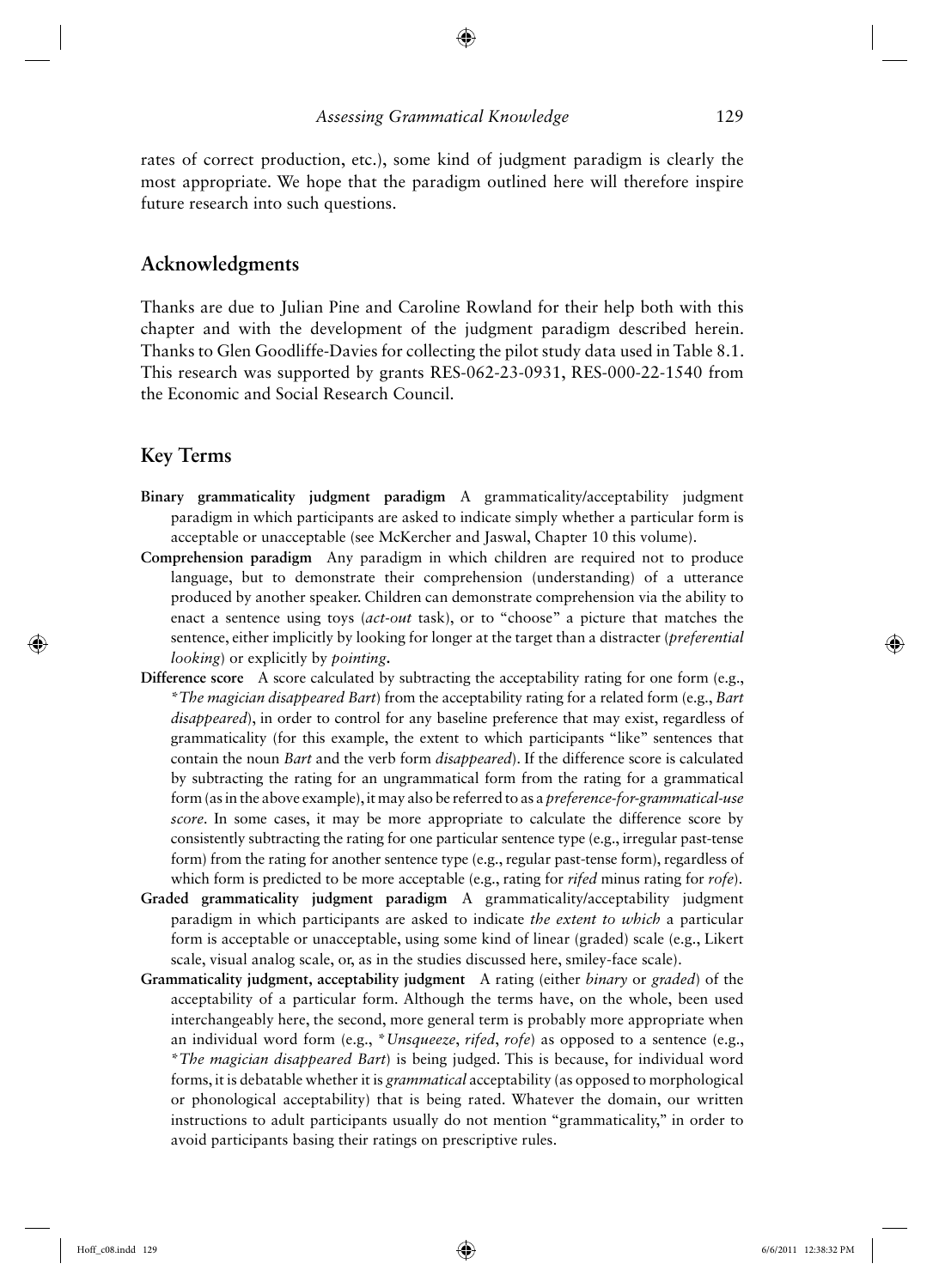⊕

- **Judgment paradigm** Any paradigm in which children rate the acceptability of a sentence or an individual word form (a *grammaticality/acceptability judgment* task), the truth value of an utterance (a truth value or *yes/no* judgment task), their confidence that a form has been previously encountered, etc.
- **Production paradigm** Any paradigm in which children are required to produce language. Commonly used production paradigms include *elicited production* (where the child describes or asks questions about a scene, often to a puppet or toy), *repetition* (where the child repeats an utterance produced by an experimenter, puppet, or toy), and *priming* (where the child and experimenter take turns to describe scenes, with the experimenter sometimes using a *weird word order* for some verbs).
- **Smiley-face scale** A five-point pictorial scale that can be used by children to give graded judgments of grammatical acceptability (or sentence familiarity, etc.) (see Figure 8.1).

# **References**

- Abbot-Smith, K., Lieven, E., and Tomasello, M. (2001) What preschool children do and do not do with ungrammatical word orders. *Cognitive Development*, 16 (2), 679–692.
- Akhtar, N. (1999) Acquiring basic word order: evidence for data-driven learning of syntactic structure. *Journal of Child Language*, 26, 339–356.
- Akhtar, N., and Tomasello, M. (1997) Young children's productivity with word order and verb morphology. *Developmental Psychology*, 33 (6), 952–965.
- Ambridge, B. (2010) Children's judgments of regular and irregular novel past tense forms: new data on dual- versus single-route debate. *Developmental Psychology*, 46 (6), 1497–1504.
- Ambridge, B. (submitted) Testing a probabilistic semantic account of the formation and restriction of linguistic generalizations: a grammaticality judgment study.
- Ambridge, B., Freudenthal, D., Pine, J.M., *et al*. (2009a) Un-learning un-prefixation errors. Paper presented at the International Conference on Cognitive Modelling 2009, Manchester, UK.
- Ambridge, B., and Lieven, E.V.M. (2011) *Child language acquisition: contrasting theoretical approaches*. Cambridge: Cambridge University Press.
- Ambridge, B., and Pine, J.M. (2006) Testing the agreement/tense omission model using an elicited imitation paradigm. *Journal of Child Language*, 33 (4), 879–898.
- Ambridge, B., Pine, J.M., Rowland, C.F., and Clark, V. (submitted a) The retreat from argument-structure overgeneralization errors: verb semantics, entrenchment or both? *Cognitive Linguistics*.
- Ambridge, B., Pine, J.M., Rowland, C.F., and Clark, V. (submitted b) Restricting dative argument-structure overgeneralizations: a grammaticality-judgment study with adults and children. *Language*.
- Ambridge, B., Pine, J.M., Rowland, C.F., and Young, C.R. (2008) The effect of verb semantic class and verb frequency (entrenchment) on children's and adults' graded judgements of argument-structure overgeneralization errors. *Cognition*, 106 (1), 87–129.
- Ambridge, B., Pine, J.M., Rowland, C.F., *et al*. (2009b) A semantics-based approach to the "no negative evidence" problem. *Cognitive Science*, 33 (7), 1301–1316.
- Ambridge, B., and Rowland, C.F. (2009) Predicting children's errors with negative questions: testing a schema-combination account. *Cognitive Linguistics*, 20 (2), 225–266.
- Ambridge, B., Rowland, C.F., and Pine, J.M. (2008) Is structure dependence an innate constraint? New experimental evidence from children's complex question production. *Cognitive Science*, 32 (1): 222–255.

⊕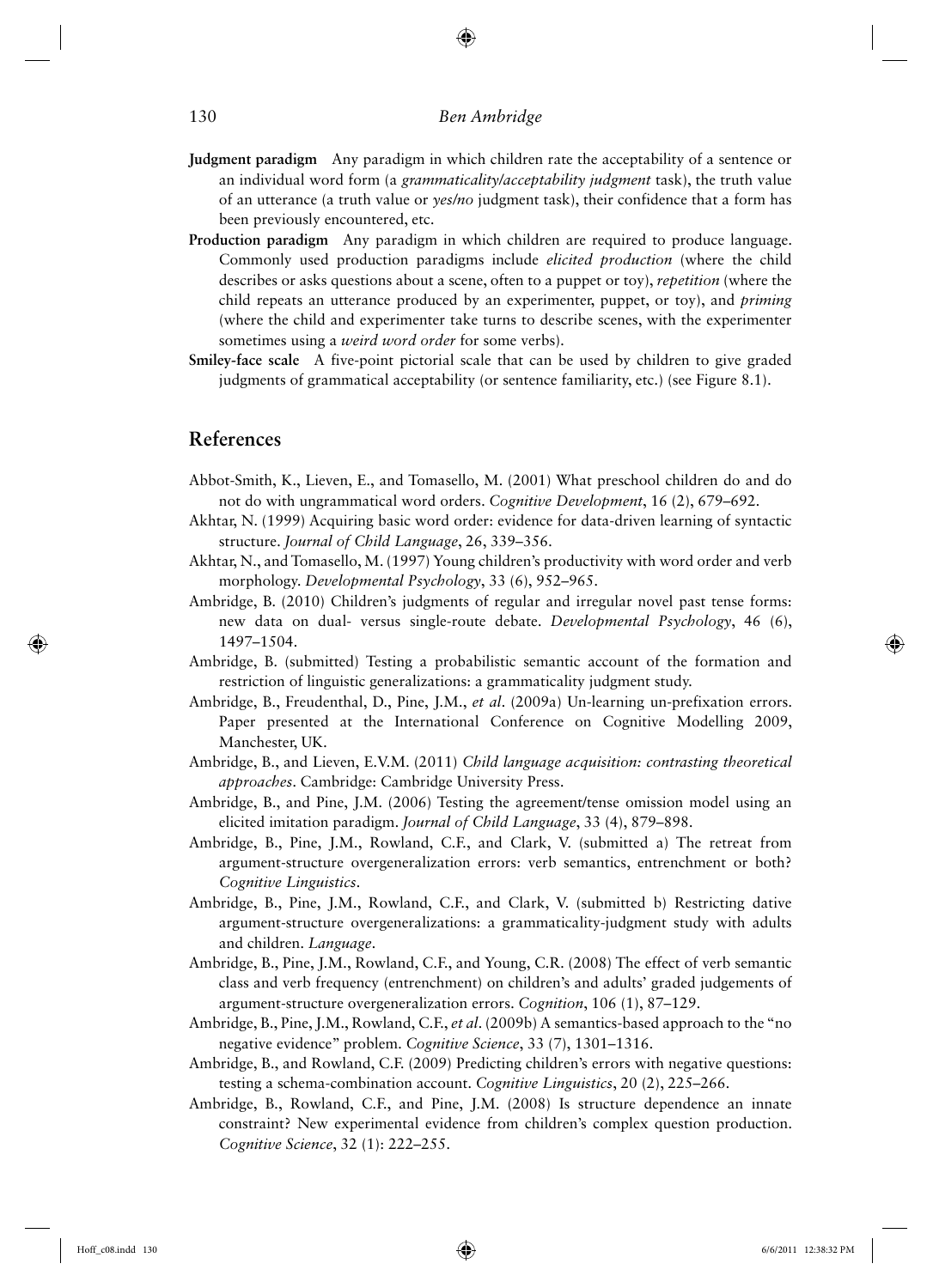- Ambridge, B., Rowland, C.F., Theakston, A.L., and Tomasello, M. (2006) Comparing different accounts of inversion errors in children's non-subject wh-questions: "What experimental data can tell us?" *Journal of Child Language*, 33 (3), 519–557.
- Bannard, C., and Matthews, D. (2008) Stored word sequences in language learning: the effect of familiarity on children's repetition of four-word combinations. *Psychological Science*, 19 (3), 241–248.
- Bard, E.G., Robertson, D., and Sorace, A. (1996) Magnitude estimation of linguistic acceptability. *Language*, 72 (1), 32–68.
- Bowerman, M. (1988) The "no negative evidence" problem: how do children avoid constructing an overly general grammar? In J.A. Hawkins (ed.), *Explaining language universals* (pp. 73–101). Oxford: Blackwell.
- Braine, M.D.S., and Brooks, P.J. (1995) Verb argument structure and the problem of avoiding an overgeneral grammar. In M. Tomasello and W.E. Merriman (eds), *Beyond names for things: young children's acquisition of verbs* (pp. 352–376). Hillsdale, NJ: Erlbaum.
- Brooks, P.J., and Tomasello, M. (1999) How children constrain their argument structure constructions. *Language*, 75 (4), 720–738.
- Chan, A., Meints, K., Lieven, E.V.M., and Tomasello, M. (2010) Young children's comprehension of English word order in act-out and intermodal preferential looking tasks. *Cognitive Development*, 25, 30–45.
- Chomsky, N. (1959) A review of B.F. Skinner's *Verbal Behavior. Language*, 35 (1), 26–58.
- Chouinard, M.M., and Clark, E.V. (2003) Adult reformulations of child errors as negative evidence. *Journal of Child Language*, 30 (3), 637–669.
- Dittmar, M., Abbot-Smith, K., Lieven, E., and Tomasello, M. (2008) Young German children's early syntactic competence: a preferential looking study. *Developmental Science*, 11 (4), 575–582.
- Gertner, Y., Fisher, C., and Eisengart, J. (2006) Learning words and rules: abstract knowledge of word order in early sentence comprehension. *Psychological Science*, 17 (8), 684–691.
- Ibbotson, P., Theakston, A., Lieven, E.V.M, and Tomasello, M. (submitted) Prototypical semantics of the transitive construction: developmental comparisons.
- Kidd, E., Lieven, E., and Tomasello, M. (2006) Examining the role of lexical frequency in the acquisition and processing of sentential complements. *Cognitive Development*, 21 (2), 93–107.
- Lust, B., Flynn, S., and Foley, C. (1996) What children know about what they say: elicited imitation as a research method for assessing children's syntax. In D. McDaniel, C. McKee, and H. Cairns (eds), *Methods for assessing children's syntax*. Cambridge, MA: MIT Press.
- MacWhinney, B., and Bates, E. (eds) (1989) *The cross-linguistic study of sentence processing*. New York: Cambridge University Press.
- Mandell, P.B. (1999) On the reliability of grammaticality judgement tests in second language acquisition research. *Second Language Research*, 15 (1), 73–99.
- Marchman, V.A. (1997) Children's productivity in the English past tense: the role of frequency, phonology and neighborhood structure. *Cognitive Science*, 21 (3), 283–304.
- Matthews, D., Lieven, E., Theakston, A.L., and Tomasello, M. (2004) The role of frequency in the acquisition of English word order. *Cognitive Development*, 20, 121–136.
- Matthews, D., Lieven, E., Theakston, A., and Tomasello, M. (2007) French children's use and correction of weird word orders: a constructivist account. *Journal of Child Language*, 34 (2), 381–409.
- McDaniel, D., and Cairns, H. (1996) Eliciting judgments of grammaticality and reference. In D. McDaniel, C. McKee, and H. Cairns (eds), *Methods for assessing children's syntax*. Cambridge, MA: MIT Press.
- Naigles, L. (1990) Children use syntax to learn verb meanings. *Journal of Child Language*, 17 (2), 357–374.